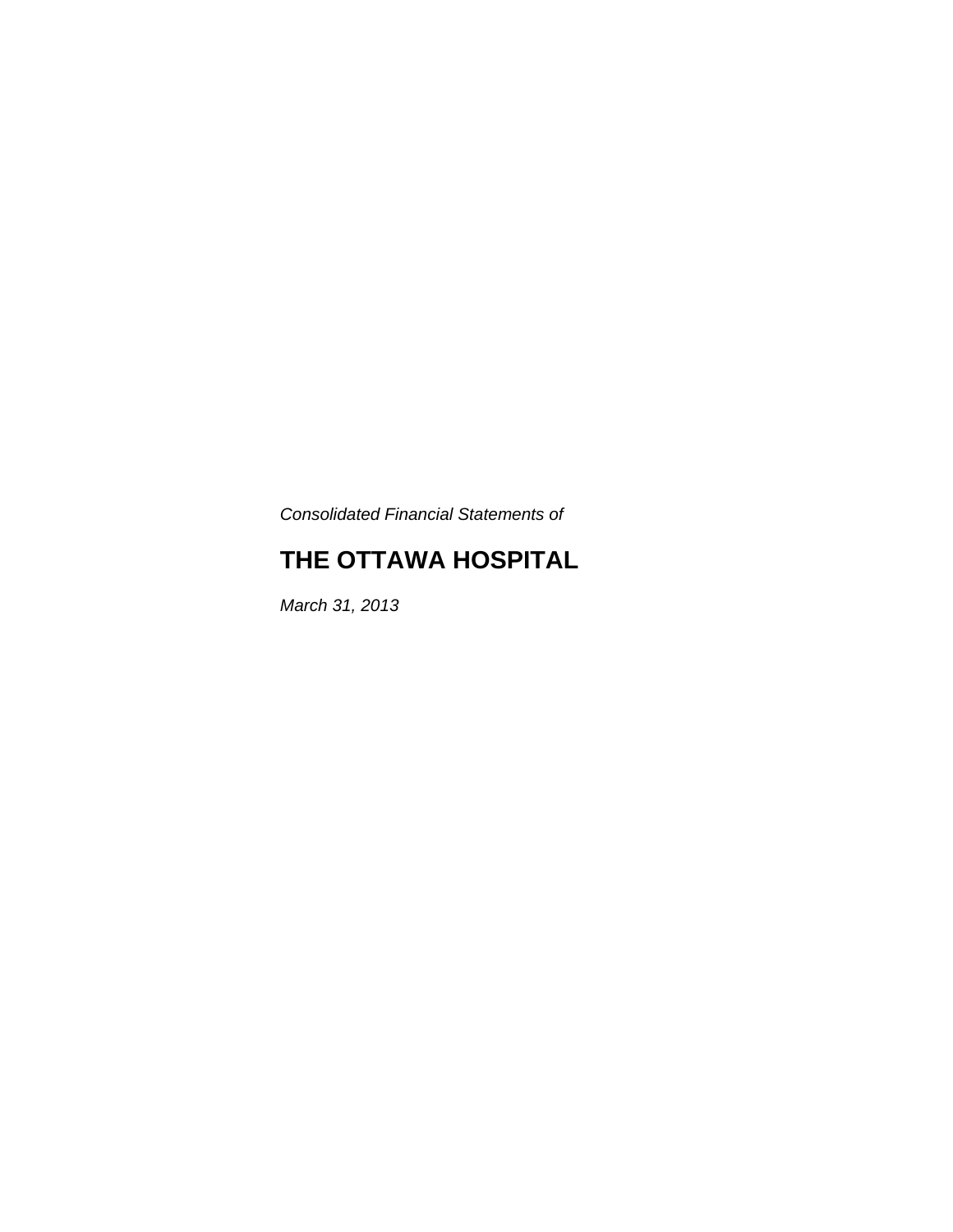

Deloitte LLP 800 - 100 Queen Street Ottawa ON K1P 5T8 Canada

Tel: (613) 236–2442 Fax: (613) 236–2195 www.deloitte.ca

# **Independent Auditor's Report**

To the Board of Governors of The Ottawa Hospital and the Ministry of Health and Long-Term Care of Ontario

We have audited the accompanying consolidated financial statements of The Ottawa Hospital (the "Hospital"), which comprise the consolidated statement of financial position as at March 31, 2013 and the consolidated statements of operations, changes in net assets and cash flow for the year then ended, and a summary of significant accounting policies and other explanatory information.

# *Management's Responsibility for the Consolidated Financial Statements*

Management is responsible for the preparation and fair presentation of these consolidated financial statements in accordance with Canadian public sector accounting standards for government not-for-profit organizations, and for such internal control as management determines is necessary to enable the preparation of consolidated financial statements that are free from material misstatement, whether due to fraud or error.

#### *Auditor's Responsibility*

Our responsibility is to express an opinion on these consolidated financial statements based on our audit. We conducted our audit in accordance with Canadian generally accepted auditing standards. Those standards require that we comply with ethical requirements and plan and perform the audit to obtain reasonable assurance about whether the consolidated financial statements are free from material misstatement.

An audit involves performing procedures to obtain audit evidence about the amounts and disclosures in the consolidated financial statements. The procedures selected depend on the auditor's judgment, including the assessment of the risks of material misstatement of the consolidated financial statements, whether due to fraud or error. In making those risk assessments, the auditor considers internal control relevant to the entity's preparation and fair presentation of the consolidated financial statements in order to design audit procedures that are appropriate in the circumstances, but not for the purpose of expressing an opinion on the effectiveness of the entity's internal control. An audit also includes evaluating the appropriateness of accounting policies used and the reasonableness of accounting estimates made by management, as well as evaluating the overall presentation of the consolidated financial statements.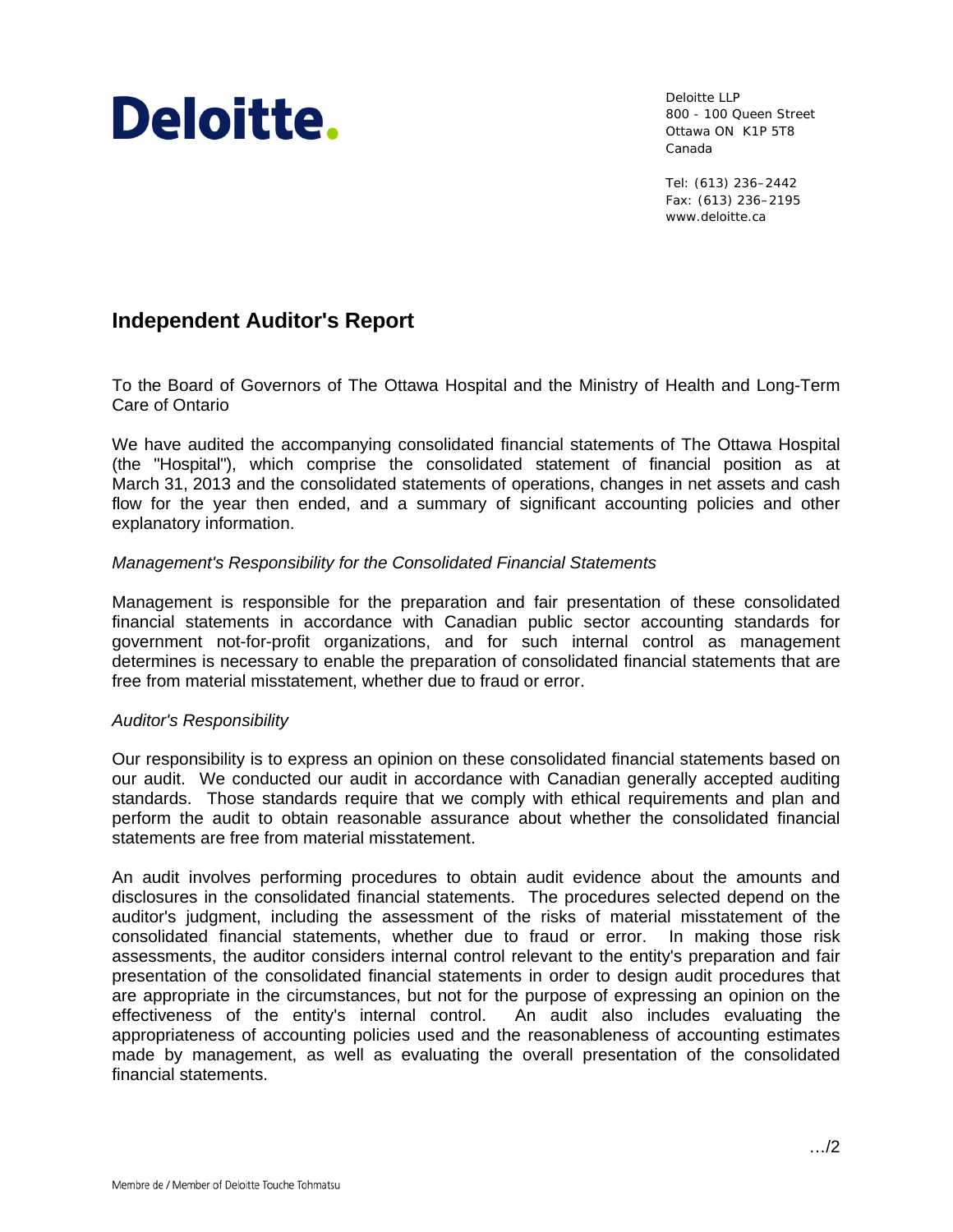# **Independent Auditor's Report (Continued)**

## *Auditor's Responsibility (Continued)*

We believe that the audit evidence we have obtained is sufficient and appropriate to provide a basis for our audit opinion.

# *Opinion*

In our opinion, the consolidated financial statements present fairly, in all material respects, the financial position of the Hospital as at March 31, 2013, and the results of its operations and its cash flows for the year then ended in accordance with Canadian public sector accounting standards for government not-for-profit organizations.

#### *Comparative information*

Without modifying our opinion, we draw attention to Note 3 to the financial statements and the fact that the Hospital adopted Canadian public sector accounting standards for government not-forprofit organizations on April 1, 2012, with its transition date being April 1, 2011. These standards have been applied retrospectively by management to comparative figures included in these financial statements, including the consolidated statements of financial position as at March 31, 2012 and April 1, 2011 and the consolidated statements of operations, changes in net assets and cash flow for the year ended March 31, 2012, including the accompanying notes. We were not engaged to report on the comparative figures and as such, they have not been audited.

Deloitte LLP

Chartered Professional Accountants, Chartered Accountants Licensed Public Accountants

June 5, 2013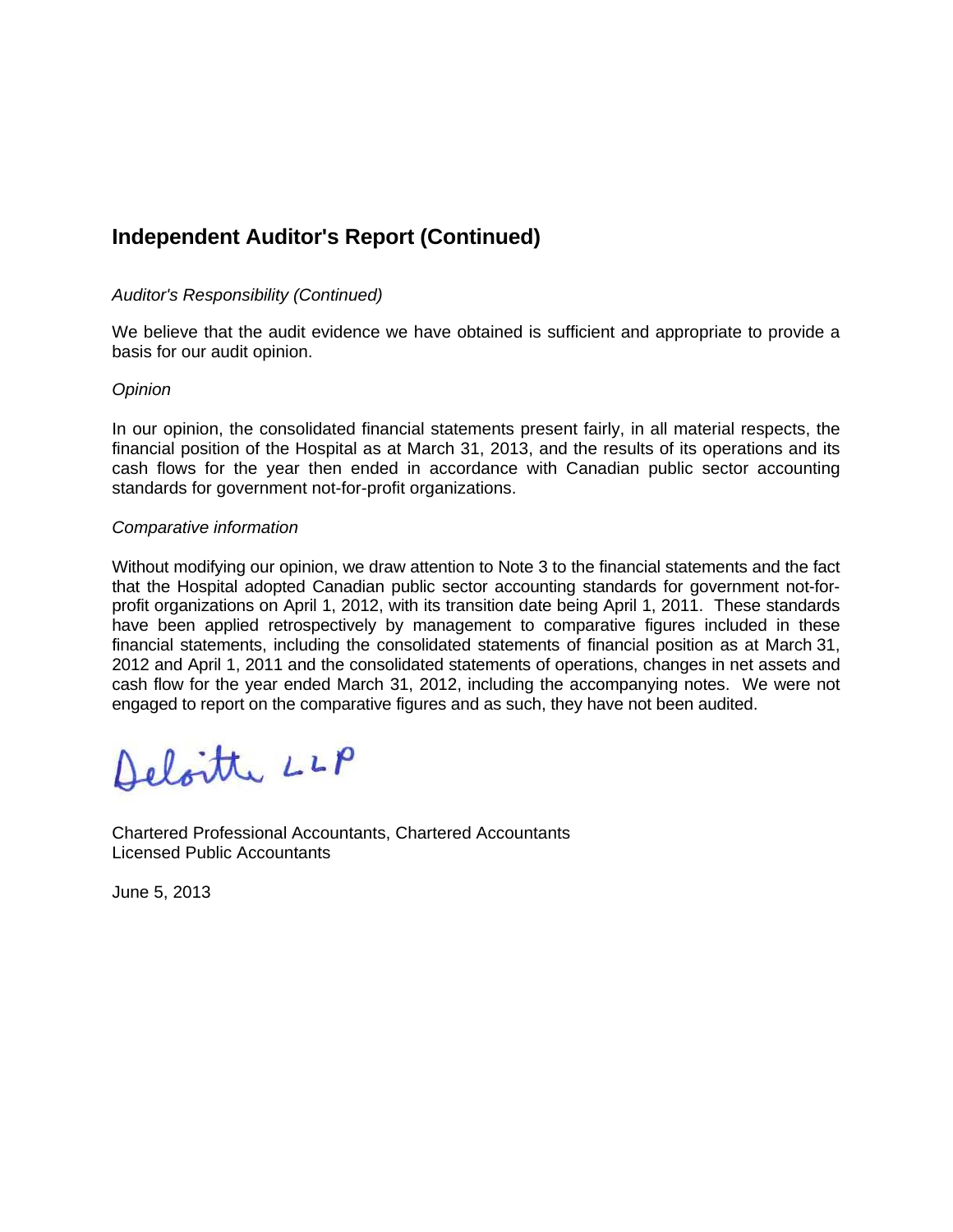# **THE OTTAWA HOSPITAL Consolidated Financial Statements March 31, 2013 (in thousands of dollars)**

|                                                        | <b>PAGE</b> |
|--------------------------------------------------------|-------------|
| <b>Consolidated Statement of Financial Position</b>    |             |
| <b>Consolidated Statement of Operations</b>            | 2           |
| <b>Consolidated Statement of Changes in Net Assets</b> | 3           |
| <b>Consolidated Statement of Cash Flow</b>             | 4           |
| Notes to the Consolidated Financial Statements         | 5 - 30      |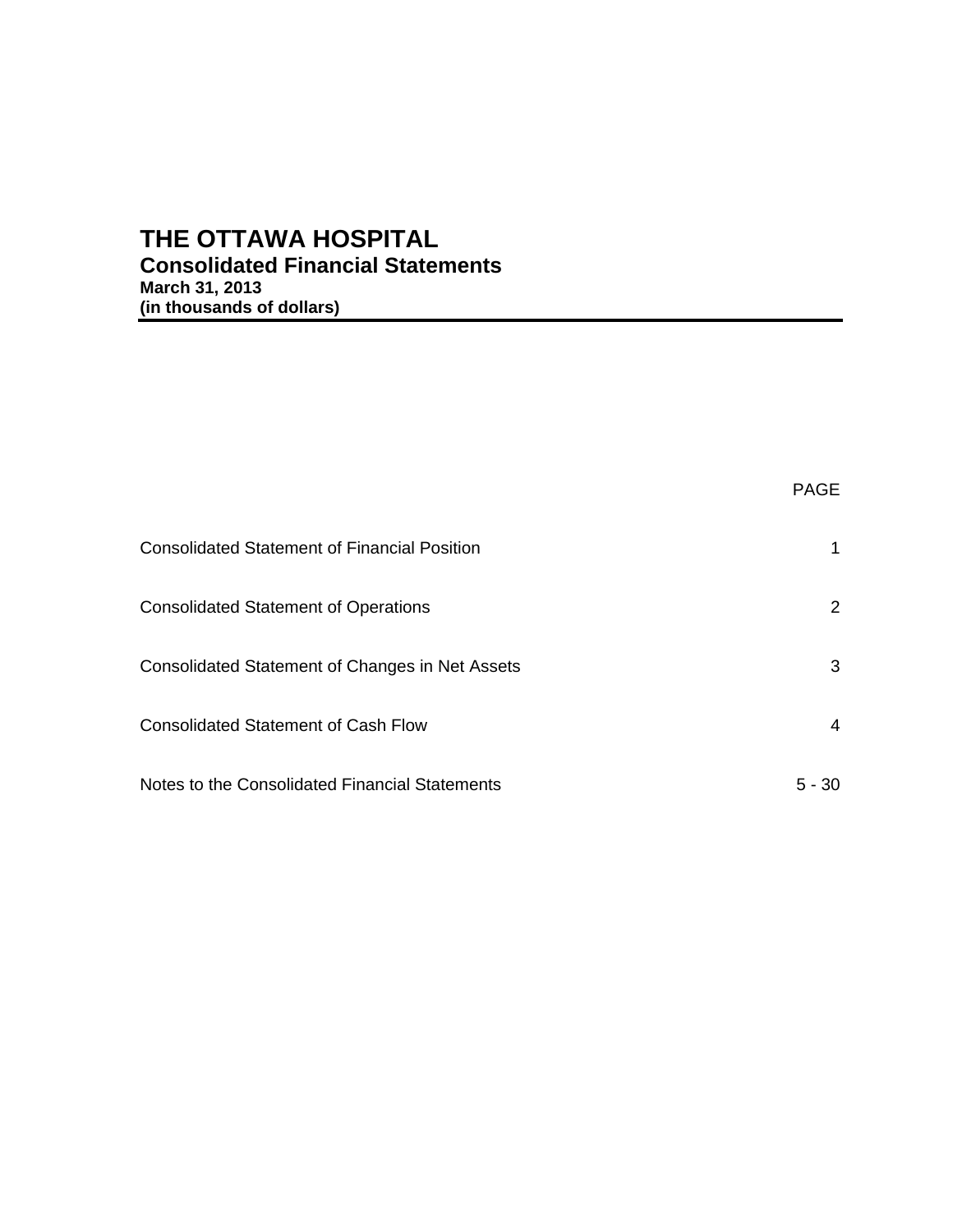# **THE OTTAWA HOSPITAL**

# **Consolidated Statement of Financial Position**

**as at March 31, 2013**

**(in thousands of dollars)**

|                                                                                      | March 31,<br>2013 |                | March 31,<br>2012 |                         | April 1,<br>2011 |                         |
|--------------------------------------------------------------------------------------|-------------------|----------------|-------------------|-------------------------|------------------|-------------------------|
|                                                                                      |                   |                |                   | (unaudited)<br>(Note 3) |                  | (unaudited)<br>(Note 3) |
| <b>CURRENT ASSETS</b>                                                                |                   |                |                   |                         |                  |                         |
| Cash                                                                                 | \$                | 23,436         | \$                |                         | \$               |                         |
| Short-term investments                                                               |                   | 1,157          |                   | 1,010                   |                  | 1,255                   |
| Accounts receivable (Note 4)                                                         |                   | 72,483         |                   | 56,315                  |                  | 60,847                  |
| Inventories                                                                          |                   | 15,331         |                   | 12,437                  |                  | 12,114                  |
| Prepaid expenses                                                                     |                   | 6,712          |                   | 5,627                   |                  | 6,115                   |
|                                                                                      |                   | 119,119        |                   | 75,389                  |                  | 80,331                  |
| CAPITAL GRANTS RECEIVABLE (Note 4)                                                   |                   | 11,397         |                   | 24,765                  |                  | 28,129                  |
| <b>INVESTMENTS HELD FOR CAPITAL PURCHASES (Note 12)</b>                              |                   | 81,022         |                   | 74,335                  |                  | 71,425                  |
| CAPITAL ASSETS (Note 5)                                                              |                   | 639,872        |                   | 642,877                 |                  | 622,497                 |
| FUNDS HELD IN TRUST (Note 10)                                                        |                   | 33,239         |                   | 32,749                  |                  | 33,472                  |
|                                                                                      | \$                | 884,649        | \$                | 850,115                 | \$               | 835,854                 |
| <b>CURRENT LIABILITIES</b>                                                           |                   |                |                   |                         |                  |                         |
| Bank indebtedness (Note 6)                                                           | \$                |                | \$                | 12,535                  | \$               | 43,818                  |
| Accounts payable and accrued liabilities<br>Payable to The Ottawa Hospital Residence |                   | 265,292        |                   | 255,017                 |                  | 232,297                 |
| Corporation (Note 15)                                                                |                   | 4,118          |                   | 4,565                   |                  | 4,212                   |
| Current portion of long-term debt (Note 8)                                           |                   | 1,537          |                   | 1,510                   |                  | 1,408                   |
| Current portion of obligations under capital lease (Note 9)                          |                   | $\blacksquare$ |                   | 53                      |                  | 112                     |
|                                                                                      |                   |                |                   |                         |                  |                         |
|                                                                                      |                   | 270,947        |                   | 273,680                 |                  | 281,847                 |
| <b>EMPLOYEE FUTURE BENEFITS (Note 7)</b>                                             |                   | 47,877         |                   | 46,582                  |                  | 30,325                  |
| LONG-TERM DEBT (Note 8)                                                              |                   | 7,298          |                   | 8,835                   |                  | 9,060                   |
| <b>OBLIGATIONS UNDER CAPITAL LEASE (Note 9)</b>                                      |                   |                |                   |                         |                  | 53                      |
| DEFERRED CONTRIBUTIONS RELATED TO CAPITAL                                            |                   |                |                   |                         |                  |                         |
| ASSETS (Note 10)                                                                     |                   | 450,363        |                   | 440,976                 |                  | 430,454                 |
| DEFERRED CONTRIBUTIONS RELATED TO                                                    |                   |                |                   |                         |                  |                         |
| FUNDS HELD IN TRUST (Note 10)                                                        |                   | 33,239         |                   | 32,749                  |                  | 33,472                  |
|                                                                                      |                   | 809,724        |                   | 802,822                 |                  | 785,211                 |
| COMMITMENTS, CONTINGENCIES AND GUARANTEES (Note 17)                                  |                   |                |                   |                         |                  |                         |
| <b>NET ASSETS (DEFICIENCY)</b>                                                       |                   |                |                   |                         |                  |                         |
| Invested in capital assets (Note 12)                                                 |                   | 236,981        |                   | 230,129                 |                  | 214,256                 |
| Unrestricted deficiency                                                              |                   | (162, 056)     |                   | (182, 836)              |                  | (163, 613)              |
|                                                                                      |                   | 74,925         |                   | 47,293                  |                  | 50,643                  |
|                                                                                      | \$                | 884,649        | \$                | 850,115                 | \$               | 835,854                 |
|                                                                                      |                   |                |                   |                         |                  |                         |

#### APPROVED BY THE BOARD

wele alukana President and CEO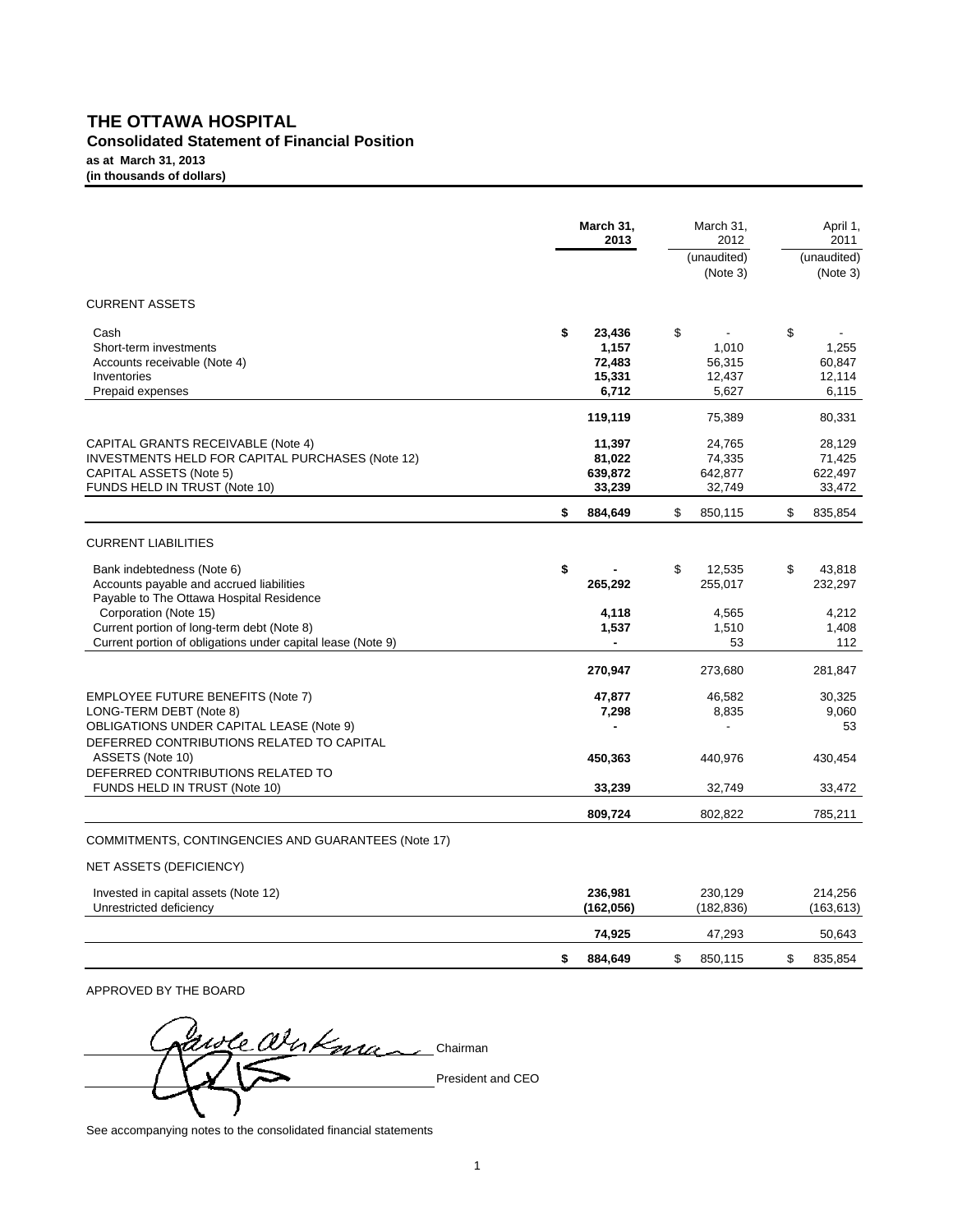# **THE OTTAWA HOSPITAL Consolidated Statement of Operations year ended March 31, 2013**

**(in thousands of dollars)**

|                                                                               | 2013          | 2012          |
|-------------------------------------------------------------------------------|---------------|---------------|
|                                                                               |               | (Unaudited)   |
|                                                                               |               | (Note 3)      |
| Revenue                                                                       |               |               |
| Patient care:                                                                 |               |               |
| Ministry of Health and Long-Term Care                                         | \$<br>988,326 | \$<br>975,854 |
| Other                                                                         | 145,040       | 139,368       |
| Recoveries and other                                                          | 56,866        | 51,155        |
| Other funding                                                                 | 12,548        | 12,487        |
| Marketed services                                                             | 7,470         | 8,300         |
| Investment                                                                    | 1,161         | 441           |
| Amortization of deferred contributions                                        |               |               |
| related to equipment (Note 10)                                                | 6,661         | 7,094         |
|                                                                               | 1,218,072     | 1,194,699     |
|                                                                               |               |               |
| Expenses<br>Salaries and wages                                                | 589,256       | 606,694       |
| Employee benefits                                                             | 151,238       | 164,242       |
| Supplies and other                                                            | 195,120       | 151,876       |
| Medical and surgical                                                          | 94,499        | 95,071        |
| Medical staff remuneration                                                    | 87,141        | 87,198        |
| Drugs                                                                         | 59,061        | 58,910        |
| Interest                                                                      | 733           | 629           |
| Amortization of equipment                                                     | 38,443        | 36,378        |
|                                                                               | 1,215,491     | 1,200,998     |
|                                                                               |               |               |
| Excess of revenue (expenses) over expenses (revenue)                          |               |               |
| before the undernoted items and non recurring item                            | 2,581         | (6, 299)      |
| Parking revenues                                                              | 16,933        | 16,650        |
| Parking expenses                                                              | (4,765)       | (4,330)       |
| Amortization of deferred contributions                                        |               |               |
| related to buildings (Note 10)                                                | 15,258        | 15,455        |
| Amortization of buildings and land improvements                               | (25, 482)     | (24, 826)     |
|                                                                               |               |               |
| Excess of revenue (expenses) over expenses (revenue) after the overnoted item |               |               |
| but before non recurring item                                                 | 4,525         | (3,350)       |
| Non recurring funding (Note 19)                                               | 23,107        |               |
| EXCESS OF REVENUE OVER EXPENSES                                               | \$<br>27,632  | \$<br>(3,350) |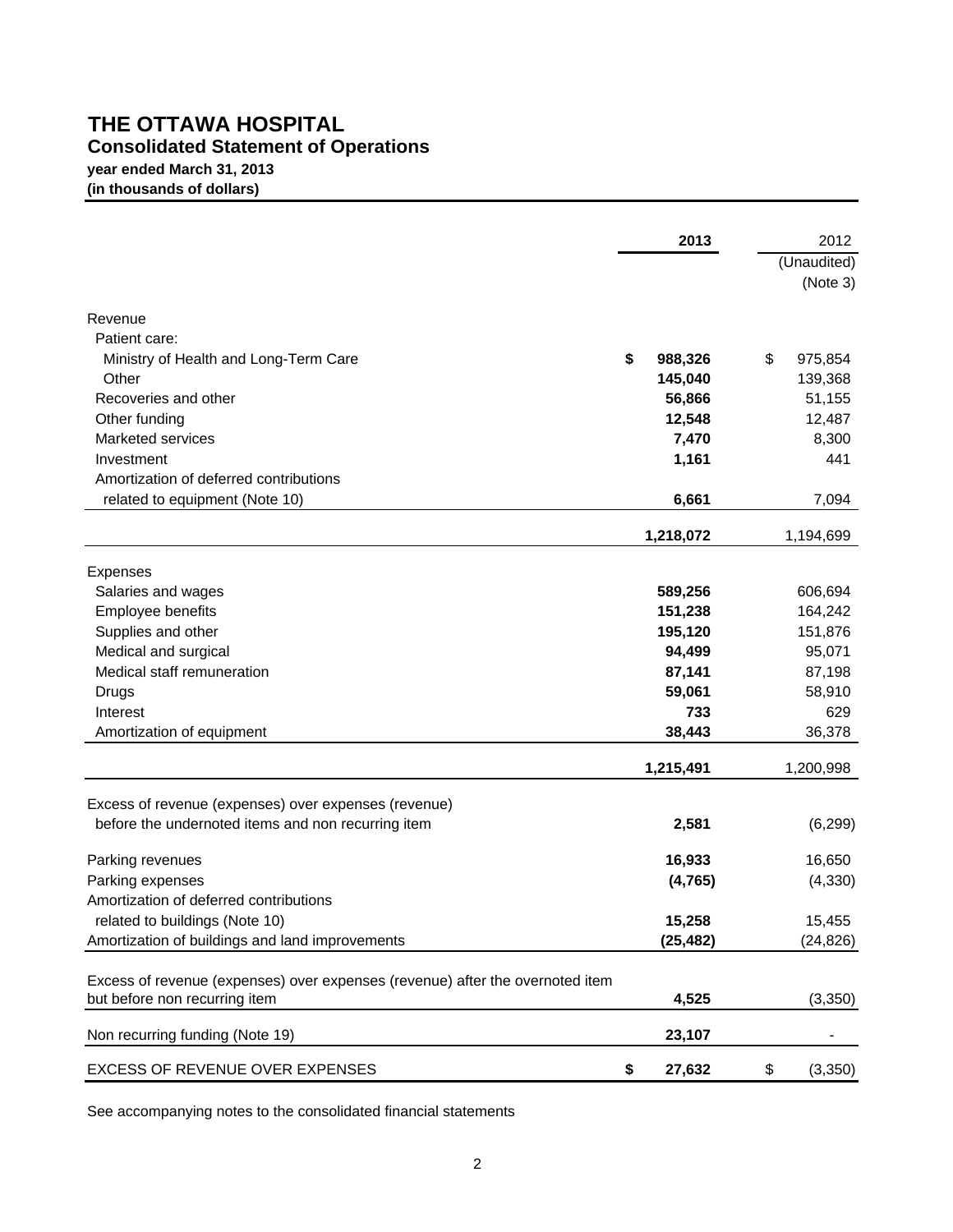# **THE OTTAWA HOSPITAL Consolidated Statement of Changes in Net Assets year ended March 31, 2013**

**(in thousands of dollars)**

|                                 | Invested in<br>Capital<br>Assets<br>(Note 12) | Unrestricted     | 2013         | 2012<br>(Unaudited)<br>(Note 3) |
|---------------------------------|-----------------------------------------------|------------------|--------------|---------------------------------|
| <b>BALANCE, BEGINNING</b>       |                                               |                  |              |                                 |
| OF YEAR                         | \$230,129                                     | (182, 836)<br>\$ | \$<br>47,293 | \$<br>50,643                    |
| Excess of revenue over expenses |                                               | 27,632           | 27,632       | (3,350)                         |
| Net change in investment in     |                                               |                  |              |                                 |
| capital assets (Note 12)        | 6,852                                         | (6, 852)         |              |                                 |
| <b>BALANCE, END OF YEAR</b>     | \$236,981                                     | (162, 056)<br>\$ | \$<br>74,925 | \$<br>47,293                    |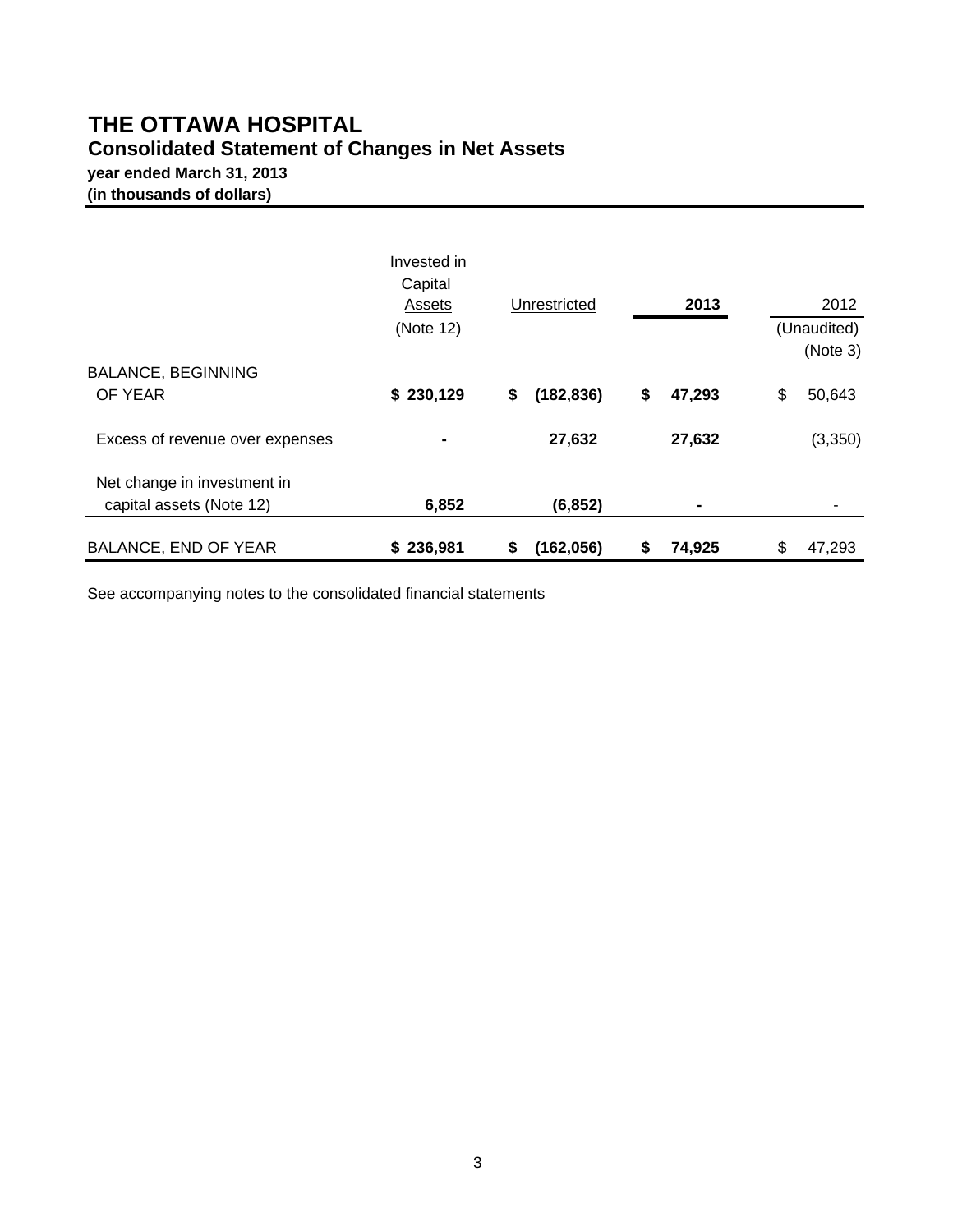# **THE OTTAWA HOSPITAL Consolidated Statement of Cash Flow**

**year ended March 31, 2013 (in thousands of dollars)**

|                                                                          | 2013         | 2012 |             |  |
|--------------------------------------------------------------------------|--------------|------|-------------|--|
|                                                                          |              |      | (Unaudited) |  |
|                                                                          |              |      | (Note 3)    |  |
| OPERATING ACTIVITIES                                                     |              |      |             |  |
| Excess of revenue over expenses                                          | \$<br>27,632 | \$   | (3,350)     |  |
| Items not affecting cash                                                 |              |      |             |  |
| Amortization of capital assets<br>Amortization of deferred contributions | 63,925       |      | 61,204      |  |
| related to capital assets                                                | (21, 919)    |      | (22, 549)   |  |
| Loss on disposal of capital assets                                       | 74           |      |             |  |
| Net increase in employee future benefits (Note 7)                        | 1,294        |      | 16,256      |  |
|                                                                          | 71,006       |      | 51,561      |  |
|                                                                          |              |      |             |  |
| Changes in non-cash operating                                            |              |      |             |  |
| working capital items (Note 16)                                          | (10, 019)    |      | 27,662      |  |
|                                                                          | 60,987       |      | 79,223      |  |
| <b>FINANCING ACTIVITIES</b>                                              |              |      |             |  |
| Deferred contributions related to capital assets received (Note 10)      | 31,316       |      | 33,072      |  |
| Repayment of long-term debt                                              | (1,520)      |      | (1,408)     |  |
| Amount funded by long-term debt                                          |              |      | 1,285       |  |
| Repayment of obligation under capital lease                              | (53)         |      | (112)       |  |
| Decrease (increase) in deferred contributions                            |              |      |             |  |
| related to funds held in trust                                           | 490          |      | (723)       |  |
| Increase (decrease) in payable to The Ottawa Hospital                    |              |      |             |  |
| Residence Corporation                                                    | (447)        |      | 353         |  |
| Proceeds on disposal of capital assets                                   | 20           |      |             |  |
|                                                                          | 29,806       |      | 32,467      |  |
| <b>CAPITAL ACTIVITIES</b>                                                |              |      |             |  |
| Purchase of capital assets                                               | (61, 013)    |      | (81, 584)   |  |
| <b>INVESTING ACTIVITIES</b>                                              |              |      |             |  |
| Net decrease in capital grants receivable                                | 13,368       |      | 3,364       |  |
| Net decrease (increase) in funds held in trust                           | (490)        |      | 723         |  |
| Net increase in investments held for capital purchases                   | (6,687)      |      | (2,910)     |  |
|                                                                          | 6,191        |      | 1,177       |  |
|                                                                          |              |      |             |  |
| NET CASH INFLOW                                                          | 35,971       |      | 31,283      |  |
| BANK INDEBTEDNESS, BEGINNING OF YEAR                                     | (12, 535)    |      | (43, 818)   |  |
| CASH (BANK INDEBTEDNESS), END OF YEAR                                    | \$<br>23,436 | \$   | (12, 535)   |  |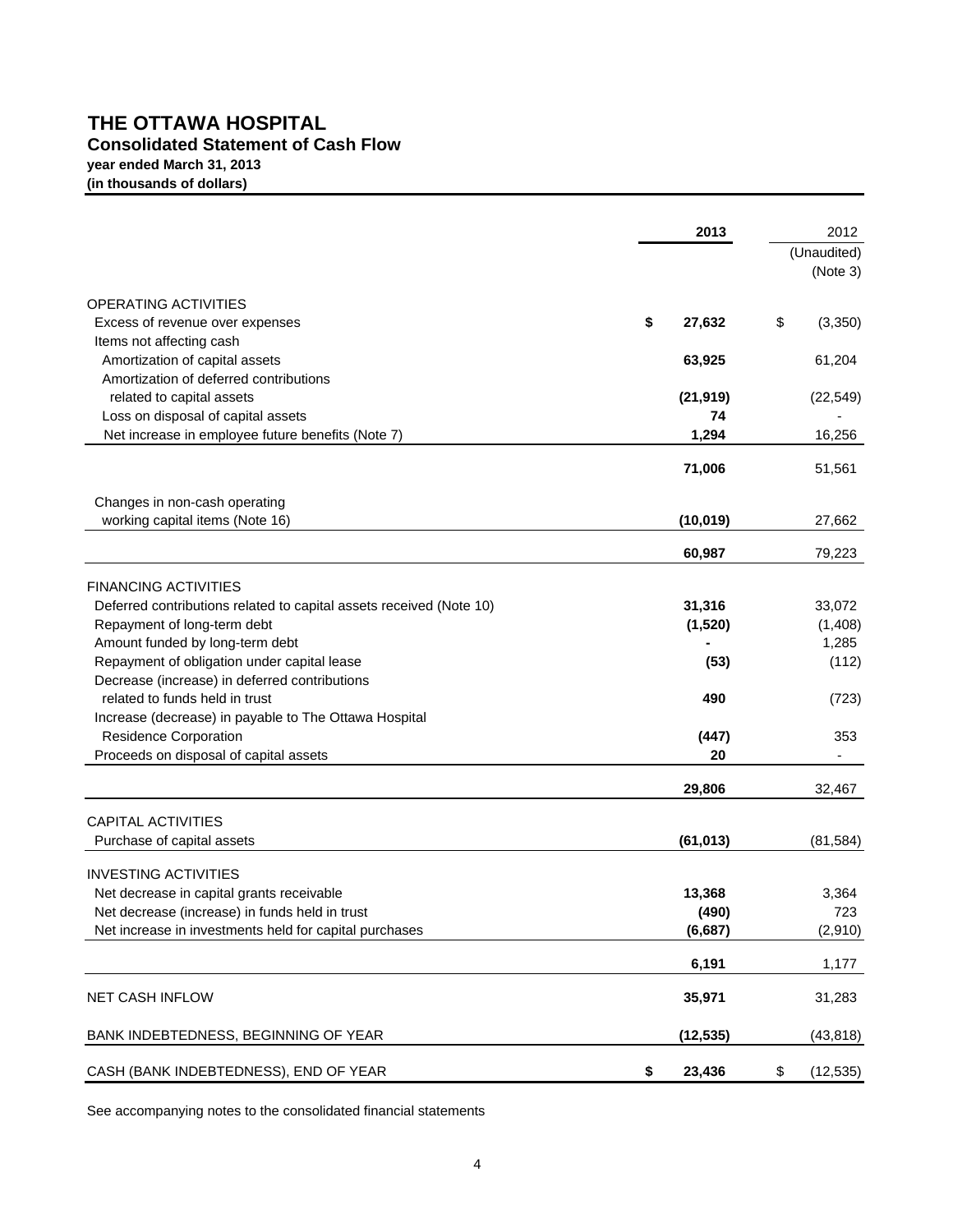# **1. DESCRIPTION OF THE ORGANIZATION**

 The Ottawa Hospital (the "Hospital") is an academic health sciences centre and is principally involved in providing health care services to the Champlain Local Health Integration Network. The Hospital is a registered charity under the Income Tax Act and accordingly is exempt from income taxes.

# **2. SIGNIFICANT ACCOUNTING POLICIES**

The consolidated financial statements have been prepared by management in accordance with Canadian public sector accounting standards for government not-forprofit organizations.

#### *Basis of presentation*

These consolidated financial statements reflect the assets, liabilities and operations of the Hospital. The Hospital consolidates the financial activities of controlled entities that provide clinical services.

These financial statements include the assets, liabilities and operations of the University of Ottawa Heart Institute, a controlled entity. The University of Ottawa Heart Institute provides cardiac services to the patients of the Hospital. The business relationship between the Hospital and the University of Ottawa Heart Institute is governed by a service agreement pursuant to which clinical and administrative support is provided at fair market value, and premises are provided at no charge by the Hospital. The University of Ottawa Heart Institute is incorporated under the laws of Ontario and is a registered charity under the Income Tax Act and, accordingly, is exempt from income taxes.

These financial statements do not include the assets, liabilities or operations of The Ottawa Hospital Residence Corporation, a controlled entity, nor the following entities where the Hospital has an economic interest including: The Ottawa Hospital Foundation, Ottawa Hospital Research Institute, its auxiliaries, Hospital Food Services - Ontario Inc., Ottawa Regional Hospital Linen Services Incorporated, Eastern Ontario Regional Laboratory Association Inc. and Champlain Health Supply Services. The summarized financial information of The Ottawa Hospital Residence Corporation is disclosed in Note 15.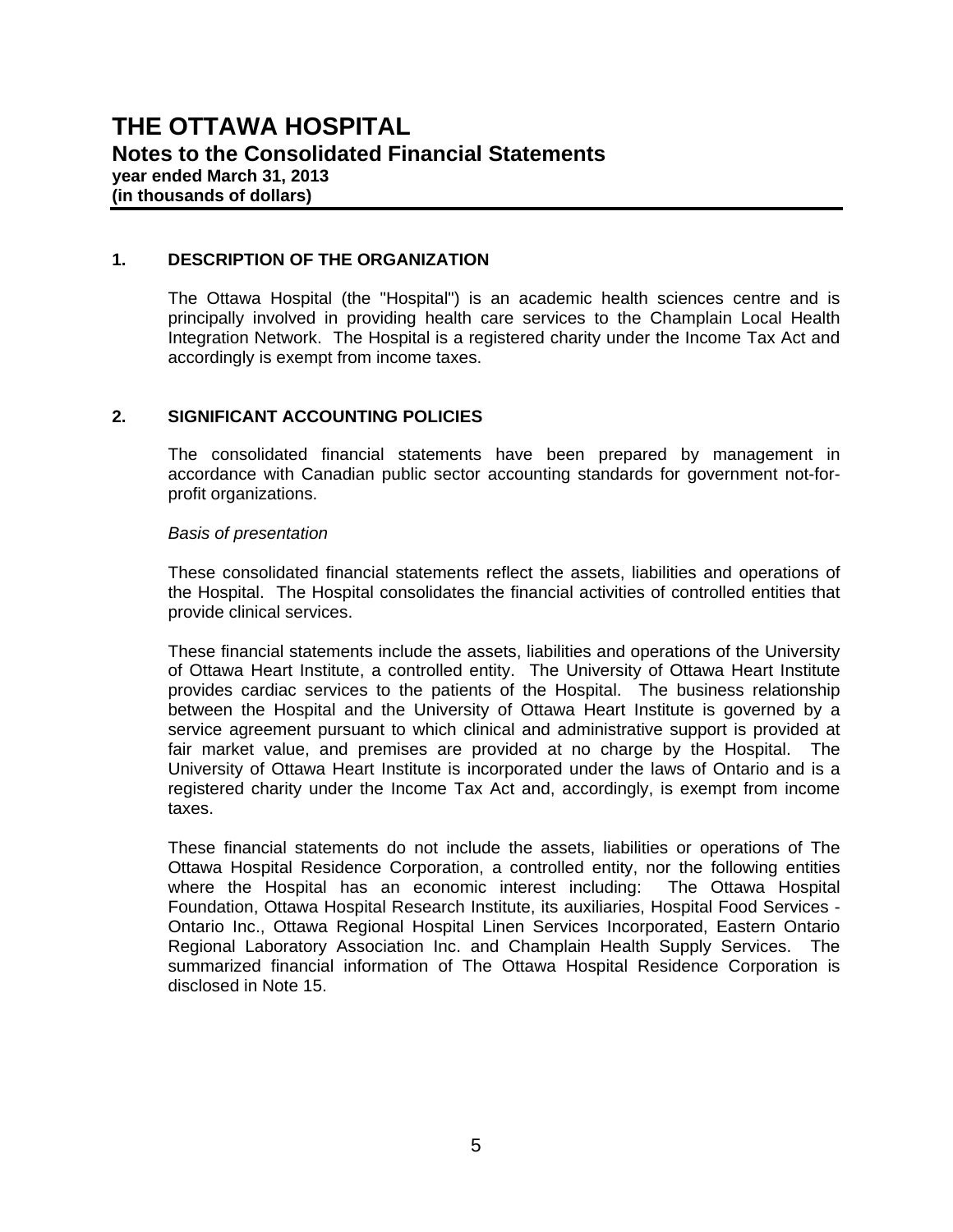# **2. SIGNIFICANT ACCOUNTING POLICIES (Continued)**

## *Adoption of new accounting standards*

As at April 1, 2012, the Hospital adopted Public Sector Accounting Handbook Section 3450, "Financial Instruments". This new standard provides guidance for recognition, measurement and disclosure of financial instruments. The transitional provisions in the standard state that when a government organization applies this standard in the same period it adopts Canadian Public Sector Accounting Standards for the first time, this standard cannot be applied retroactively. Comparative amounts are presented in accordance with the accounting policies applied by the government organization immediately preceding its adoption of Public Sector Accounting Standards. Consequently, unrealized gains and losses reported in the opening statement of financial position remain in unrestricted deficiency.

There were no quantitative impacts on the statement of financial position. Note 14 to the financial statements provides the disclosure requirements of this new standard.

#### *Revenue recognition*

The Hospital follows the deferral method of accounting for contributions.

Under the Health Insurance Act and Regulations thereto, the Hospital is funded, primarily by the Province of Ontario, in accordance with budget arrangements established by the Ministry of Health and Long-Term Care of Ontario. Operating grants are recorded as revenue in the period to which they relate. Grants approved but not received at the end of an accounting period are accrued. Where a portion of a grant relates to a future period, it is deferred and recognized in that subsequent period.

The Hospital receives funding for operations for certain programs from the Ministry of Health and Long-Term Care of Ontario. The final amount of operating revenue recorded cannot be determined until the Ministry of Health and Long-Term Care of Ontario has reviewed the Hospital's financial and statistical returns for the year. Any adjustments arising from the Ministry of Health and Long-Term Care of Ontario review is recorded in the period in which the adjustment is made.

Unrestricted contributions are recognized as revenue when received or receivable if the amount to be received can be reasonably estimated and collection is reasonably assured.

Externally restricted contributions are recognized as revenue when the conditions for the restriction have been met. Contributions restricted for the purchase of capital assets are deferred and amortized into revenue on a straight-line basis, at a rate corresponding with the amortization rate for the related capital assets.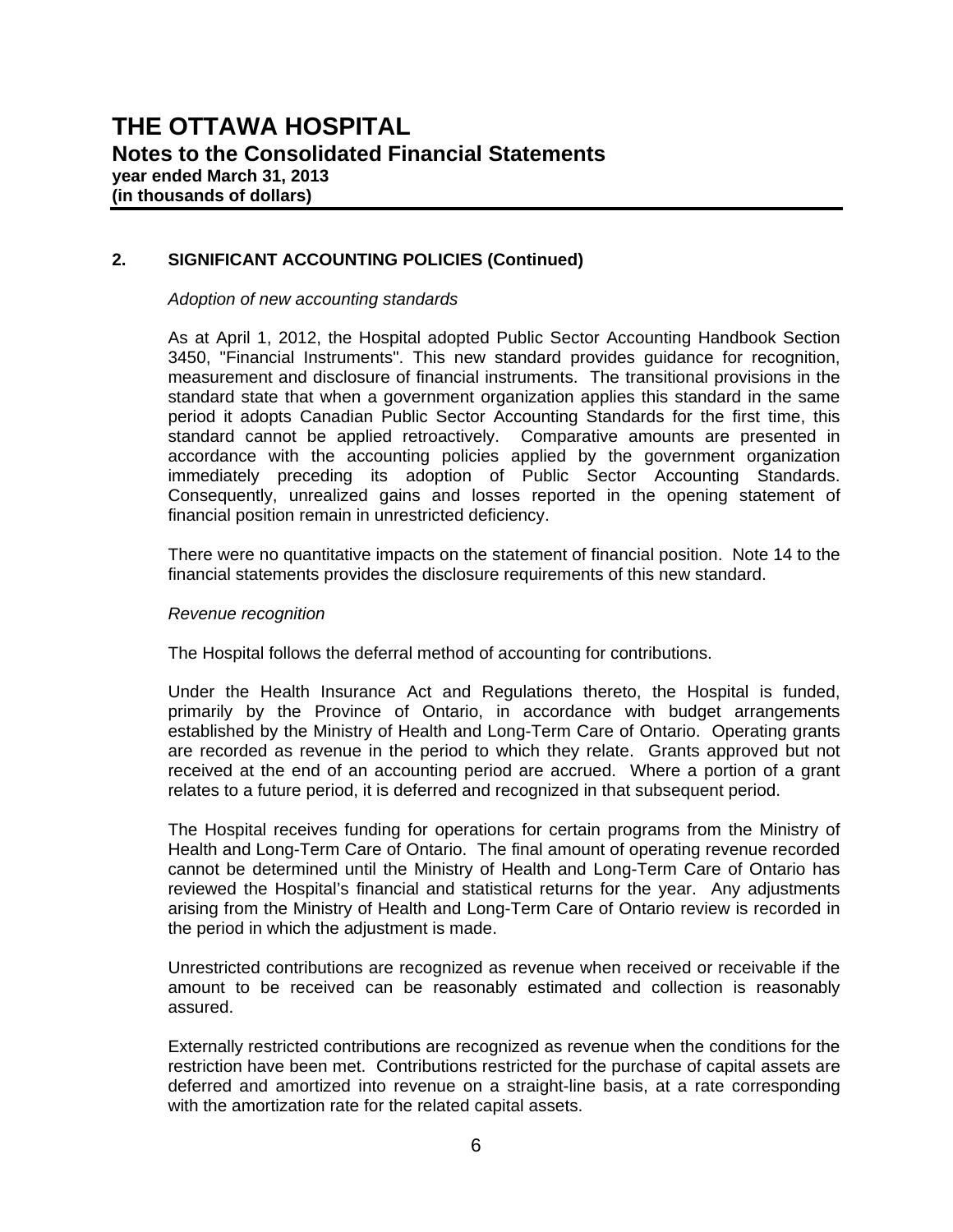# **2. SIGNIFICANT ACCOUNTING POLICIES (Continued)**

#### *Revenue recognition (continued)*

Revenues from the Provincial Insurance Plan and marketed services are recognized when the goods are sold or the service is provided.

#### *Contributed services*

A substantial number of volunteers contribute a significant amount of their time each year. Because of the difficulty of determining the fair value, contributed services are not recognized in the consolidated financial statements.

#### *Inventories*

Inventories are recorded at average cost and are valued at lower of cost and net realizable value.

#### *Classification of financial instruments*

All financial instruments reported on the Statement of Financial Position of the Hospital are classified as follows:

| Cash                                                 | Fair value     |
|------------------------------------------------------|----------------|
| Short-term investments                               | Fair value     |
| Accounts receivable                                  | Amortized cost |
| Investments held for capital purchases               | Fair value     |
| Cash held in trust                                   | Fair value     |
| <b>Bank indebtedness</b>                             | Fair value     |
| Accounts payable and accrued liabilities             | Amortized cost |
| Payable to The Ottawa Hospital Residence Corporation | Amortized cost |
| Long-term debt                                       | Amortized cost |

#### *Short-term investments and investments*

Transaction costs related to the acquisition of investments are recorded against investment income. Sales and purchases of investments are recorded on the settlement date.

Fair value is determined at quoted market prices. The calculation of fair value is based upon market conditions at a specific point in time and may not be reflective of future fair value. Investment income on restricted investments is capitalized until the related expenditures are incurred.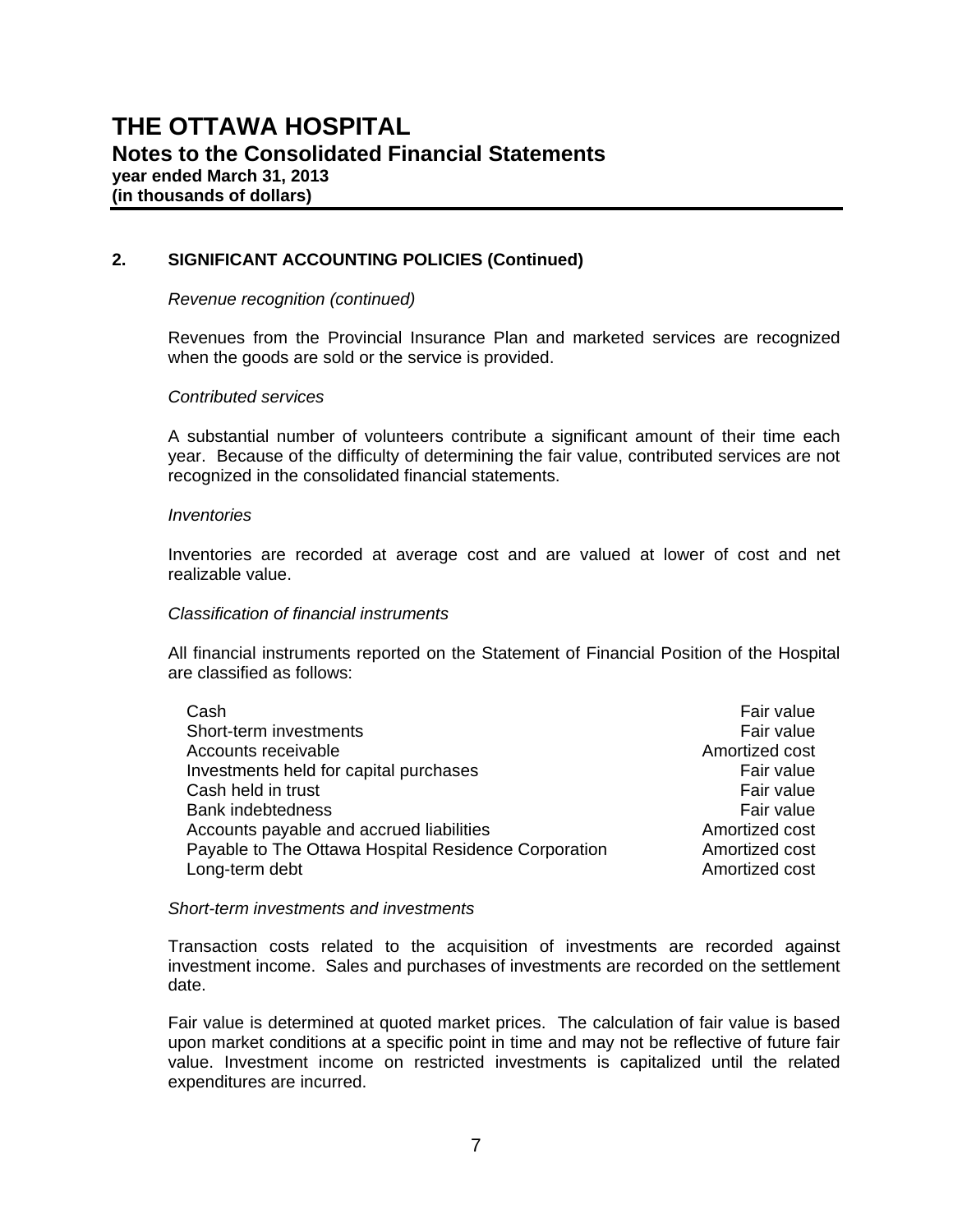# **2. SIGNIFICANT ACCOUNTING POLICIES (Continued)**

#### *Capital assets*

Purchased capital assets, other than minor equipment, are recorded at cost. Assets acquired under capital leases are initially recorded at the present value of future minimum lease payments and amortized over the estimated life of the assets. When a capital asset no longer contributes to the Hospital's ability to provide services, its carrying amount is written down to its residual value.

Minor equipment replacements are expensed in the year of replacement. Construction in progress is not amortized until the project is complete and the facilities come into use. Capital assets are amortized on a straight-line basis over their expected useful lives as follows:

| Land improvements          | 3 - 25 years   |
|----------------------------|----------------|
| <b>Buildings</b>           | 10 - 50 years  |
| Building service equipment | $5 - 25$ years |
| Major equipment            | $3 - 20$ years |

#### *Deferred contributions related to funds held in trust*

The Hospital holds resources and makes disbursements on behalf of various unrelated individuals or groups. The Hospital has no discretion over such transactions. Resources received in connection with such trust fund transactions are reported as liabilities not revenue and subsequent distributions are reported as decreases to the liability not expenses.

#### *Employee benefit plans*

The Hospital accrues its obligations for employee benefit plans. The cost of nonpension post-retirement and post-employment benefits earned by employees is actuarially determined using the projected benefit method pro-rated on service and management's best estimate of retirement ages of employees and expected heath care costs.

Adjustments arising from plan amendments, including past service costs, are recognized in the year that the plan amendments occur. Actuarial gains or losses are amortized over the average remaining service period of active employees.

The Hospital is an employer member of the Healthcare of Ontario Pension Plan, which is a multi-employer, defined benefit pension plan. The Hospital has adopted defined contribution plan accounting principles for this Plan because insufficient information is available to apply defined benefit plan accounting principles.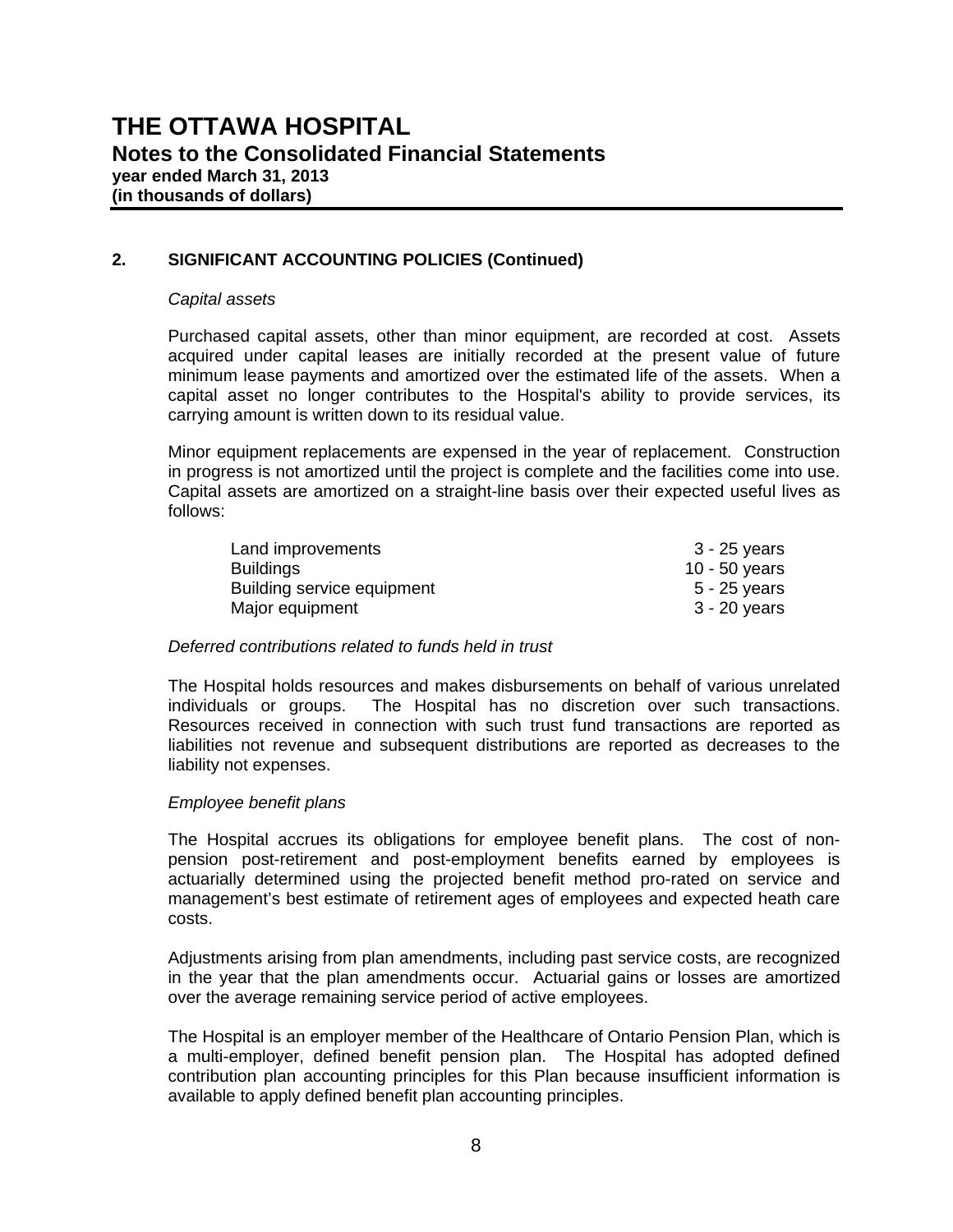# **2. SIGNIFICANT ACCOUNTING POLICIES (Continued)**

#### *Use of estimates*

The preparation of these financial statements requires management to make estimates and assumptions that affect the reported amounts of assets and liabilities and disclosure of contingent assets and liabilities at the date of the financial statements and the reported amounts of revenues and expenses during the period. Actual results could differ from these estimates. These estimates are reviewed periodically and, as adjustments become necessary, they are reported in the periods in which they become known. The most significant estimates used in preparing these financial statements include the estimated useful lives of capital assets, the assumptions underlying the employee future benefit liability calculation, the amount of accrued liabilities and the allowance for doubtful accounts.

# **3. ADOPTION OF NEW ACCOUNTING FRAMEWORK**

During the year ended March 31, 2013, the Hospital adopted Canadian public sector accounting standards for government not-for-profit organizations. In accordance with Section 2125 of the Public Sector Accounting Handbook, *First-time adoption by government organizations*, ("Section 2125"), the date of transition to the new standards is April 1, 2011 and the Hospital has prepared and presented an opening statement of financial position at the date of transition to the new standards. This opening statement of financial position is the starting point for the Hospital's accounting under the new standards. In its opening statement of financial position, under the recommendations of Section 2125, the Hospital:

- (a) recognized all assets and liabilities whose recognition is required by the new standards;
- (b) did not recognize items as assets or liabilities if the new standards do not permit such recognition;
- (c) reclassified items that it recognized previously as one type of asset, liability or component of equity, but are recognized as a different type of asset, liability or component of equity under the new standards; and
- (d) applied the new standards in measuring all recognized assets and liabilities.

In accordance with the requirements of Section 2125, the accounting policies set out in Note 2 have been consistently applied to all years presented and adjustments resulting from the adoption of the new standards have been applied retrospectively excluding cases where optional exemptions available under Section 2125 have been applied.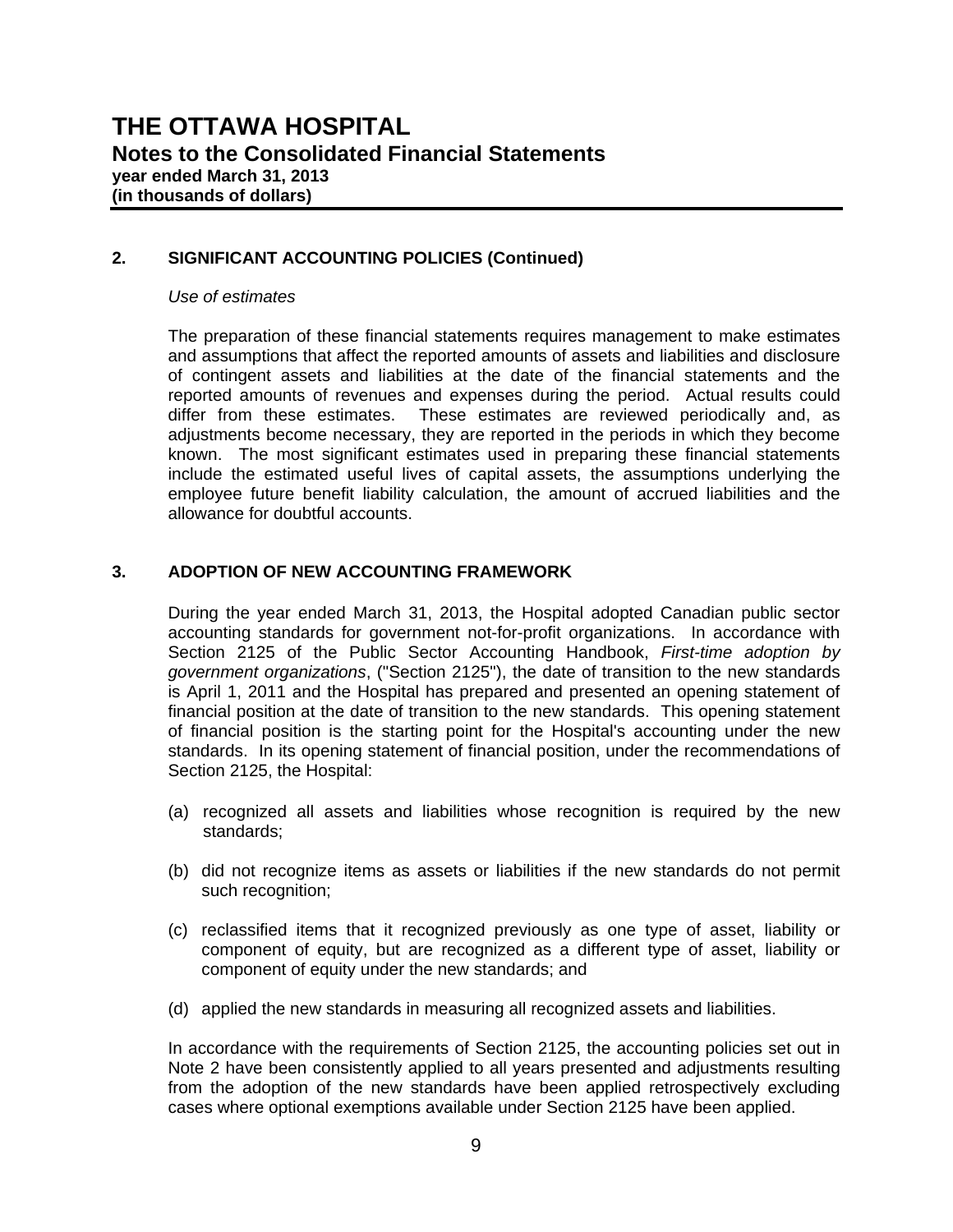# **3. ADOPTION OF NEW ACCOUNTING FRAMEWORK (Continued)**

*Impact of the adoption of the new standards as at April 1, 2011.* 

The impact of the adoption of the new standards on the consolidated statement of financial position items and on net assets as at April 1, 2011 is summarized as follows:

|                                                           | Balance as<br>previously reported<br>as at March 31,<br>2011 | Adjustment | Reference | Balance as<br>adjusted as at<br>April 1,<br>2011<br>(Unaudited)<br>(Note 3) |
|-----------------------------------------------------------|--------------------------------------------------------------|------------|-----------|-----------------------------------------------------------------------------|
| Assets                                                    |                                                              |            |           |                                                                             |
| Short-term investments                                    | \$<br>1,255                                                  | \$         |           | \$<br>1,255                                                                 |
| Accounts receivable                                       | 60,847                                                       |            |           | 60,847                                                                      |
| Inventories                                               | 12,114                                                       |            |           | 12,114                                                                      |
| Prepaid expenses                                          | 6,115                                                        |            |           | 6,115                                                                       |
| Capital grants receivable<br>Investments held for capital | 28,129                                                       |            |           | 28,129                                                                      |
| purchases                                                 | 71,425                                                       |            |           | 71,425                                                                      |
| Capital assets                                            | 622,497                                                      |            |           | 622,497                                                                     |
| Funds held in trust                                       | 33,472                                                       |            |           | 33,472                                                                      |
|                                                           | 835,854                                                      |            |           | 835,854                                                                     |
| Liabilities and other components                          |                                                              |            |           |                                                                             |
| <b>Bank indebtedness</b>                                  | 43,818                                                       |            |           | 43,818                                                                      |
| Accounts payable and accrued                              |                                                              |            |           |                                                                             |
| liabilities                                               | 232,297                                                      |            |           | 232,297                                                                     |
| Payable to The Ottawa Hospital                            |                                                              |            |           |                                                                             |
| <b>Residence Corporation</b>                              | 4,212                                                        |            |           | 4,212                                                                       |
| Current portion of long-term debt                         | 1,408                                                        |            |           | 1,408                                                                       |
| Current portion of obligation under<br>capital lease      | 112                                                          |            |           | 112                                                                         |
| Employee future benefits                                  | 26,318                                                       | 4,007      | (a)       | 30,325                                                                      |
| Long-term debt                                            | 9,060                                                        |            |           | 9,060                                                                       |
| Obligation under capital lease                            | 53                                                           |            |           | 53                                                                          |
| Deferred contributions related to                         |                                                              |            |           |                                                                             |
| capital assets                                            | 430,454                                                      |            |           | 430,454                                                                     |
| Deferred contributions related to                         |                                                              |            |           |                                                                             |
| funds held in trust                                       | 33,472                                                       |            |           | 33,472                                                                      |
| Invested in capital assets                                | 214,256                                                      |            |           | 214,256                                                                     |
| Unrestricted deficiency                                   | (159, 606)                                                   | (4,007)    | (a)       | (163, 613)                                                                  |
|                                                           | \$<br>835,854                                                | \$         |           | \$<br>835,854                                                               |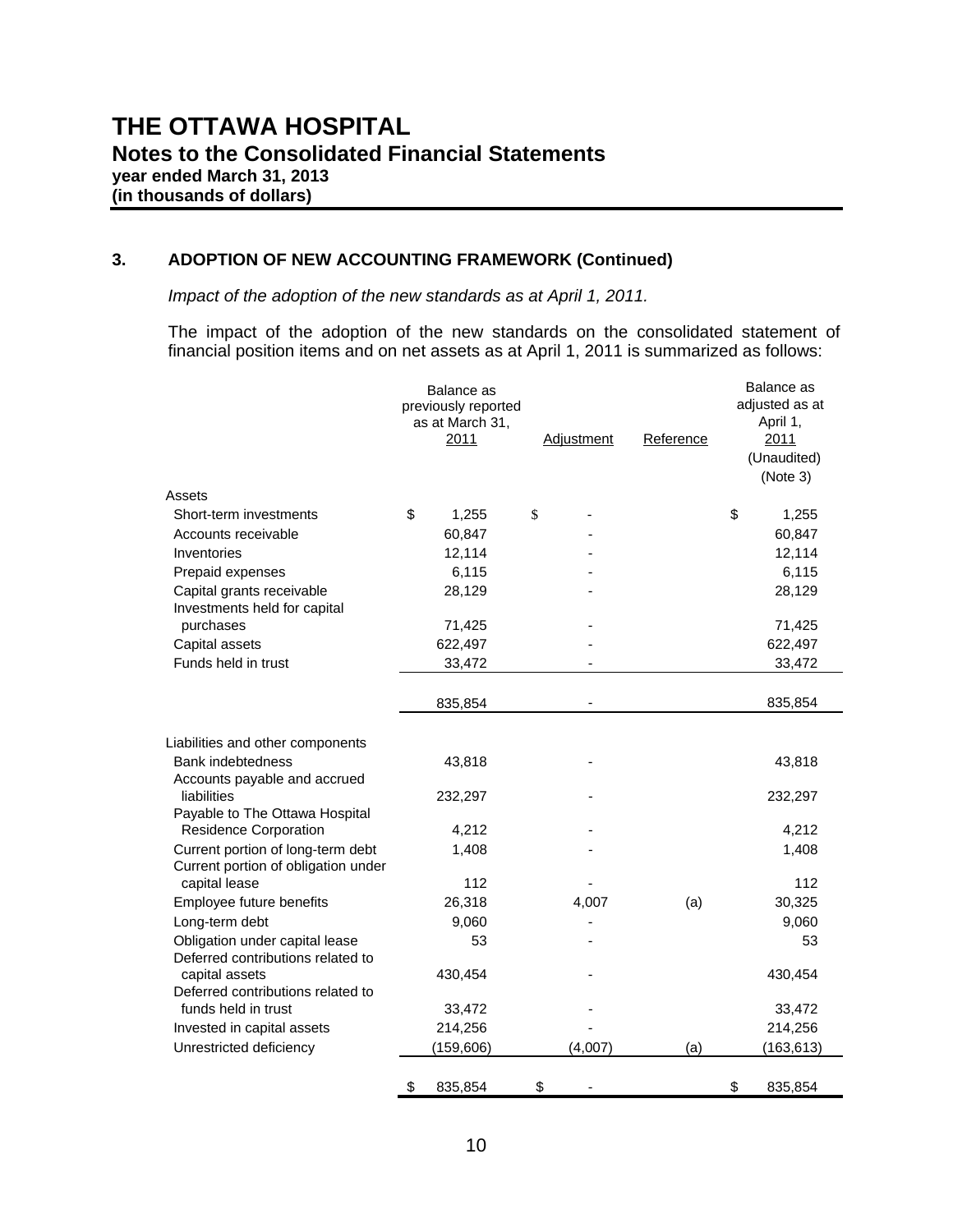# **3. ADOPTION OF NEW ACCOUNTING FRAMEWORK (Continued)**

*Impact of the adoption of the new standards as at March 31, 2012.* 

The impact of the adoption of the new standards on the consolidated statement of financial position and on net assets as at March 31, 2012 is summarized as follows:

|                                                                     | Balance as<br>previously<br>reported as at<br>March 31,<br>2012 | Adjustment | Reference | Balance as<br>adjusted as at<br>March 31,<br>2012<br>(Unaudited)<br>(Note 3) |
|---------------------------------------------------------------------|-----------------------------------------------------------------|------------|-----------|------------------------------------------------------------------------------|
| Assets                                                              |                                                                 |            |           |                                                                              |
| Short-term investments                                              | \$<br>1,010                                                     | \$         |           | \$<br>1,010                                                                  |
| Accounts receivable                                                 | 56,315                                                          |            |           | 56,315                                                                       |
| Inventories                                                         | 12,437                                                          |            |           | 12,437                                                                       |
| Prepaid expenses                                                    | 5,627                                                           |            |           | 5,627                                                                        |
| Capital grants receivable<br>Investments held for capital           | 24,765                                                          |            |           | 24,765                                                                       |
| purchases                                                           | 74,335                                                          |            |           | 74,335                                                                       |
| Capital assets                                                      | 642,877                                                         |            |           | 642,877                                                                      |
| Funds held in trust                                                 | 32,749                                                          |            |           | 32,749                                                                       |
|                                                                     | 850,115                                                         |            |           | 850,115                                                                      |
| Liabilities and other components                                    |                                                                 |            |           |                                                                              |
| <b>Bank indebtedness</b>                                            | 12,535                                                          |            |           | 12,535                                                                       |
| Accounts payable and accrued                                        |                                                                 |            |           |                                                                              |
| liabilities                                                         | 255,017                                                         |            |           | 255,017                                                                      |
| Payable to The Ottawa Hospital                                      |                                                                 |            |           |                                                                              |
| <b>Residence Corporation</b>                                        | 4,565                                                           |            |           | 4,565                                                                        |
| Current portion of long-term debt                                   | 1,510                                                           |            |           | 1,510                                                                        |
| Current portion of obligation under                                 |                                                                 |            |           |                                                                              |
| capital lease                                                       | 53                                                              |            |           | 53                                                                           |
| Employee future benefits                                            | 34,139                                                          | 12,443     | (b)       | 46,582                                                                       |
| Long-term debt                                                      | 8,835                                                           |            |           | 8,835                                                                        |
| Obligation under capital lease<br>Deferred contributions related to |                                                                 |            |           |                                                                              |
| capital assets                                                      | 440,976                                                         |            |           | 440,976                                                                      |
| Deferred contributions related to                                   |                                                                 |            |           |                                                                              |
| funds held in trust                                                 | 32,749                                                          |            |           | 32,749                                                                       |
| Invested in capital assets                                          | 230,129                                                         |            |           | 230,129                                                                      |
| Unrestricted deficiency                                             | (170, 393)                                                      | (12, 443)  | (b)       | (182, 836)                                                                   |
|                                                                     |                                                                 |            |           |                                                                              |
|                                                                     | \$<br>850,115                                                   | \$         |           | \$<br>850,115                                                                |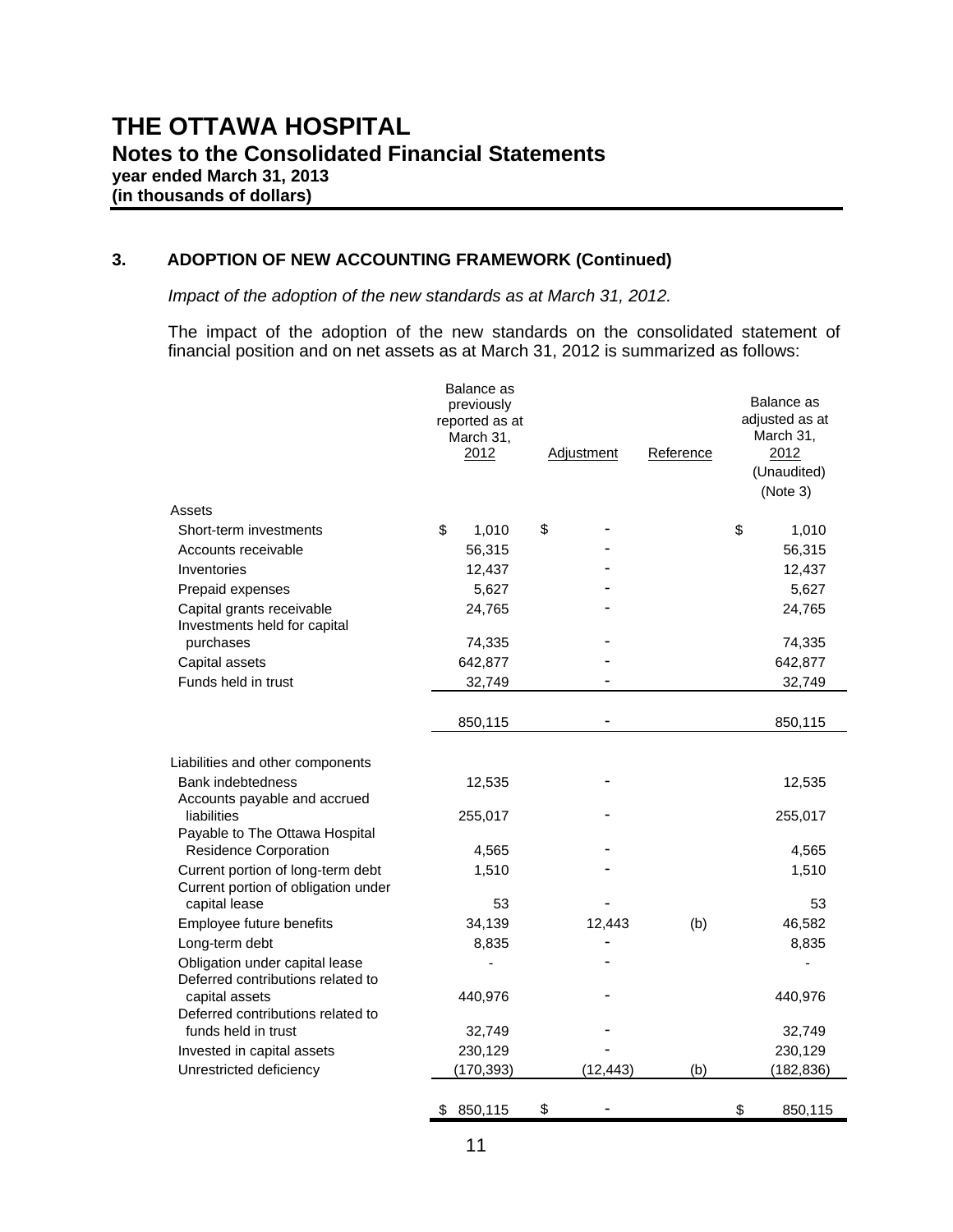# **3. ADOPTION OF NEW ACCOUNTING FRAMEWORK (Continued)**

*Impact of the adoption of the new standards on the consolidated statement of operations for the year ended March 31, 2012.* 

|                                                                        | <b>Balance</b> as<br>previously<br>reported<br>March 31,<br>2012 |          | <b>Adjustment</b><br>Reference |     | Balance as<br>adjusted<br>March 31,<br>2012<br>(Unaudited)<br>(Note 3) |           |  |
|------------------------------------------------------------------------|------------------------------------------------------------------|----------|--------------------------------|-----|------------------------------------------------------------------------|-----------|--|
| Revenue                                                                | \$1,194,699                                                      |          |                                |     | \$                                                                     | 1,194,699 |  |
| <b>Expenses</b>                                                        |                                                                  |          |                                |     |                                                                        |           |  |
| Salaries and wages                                                     | \$                                                               | 606,694  | \$                             |     | \$                                                                     | 606,694   |  |
| <b>Employee benefits</b>                                               |                                                                  | 155,806  | 8,436                          | (c) |                                                                        | 164,242   |  |
| Supplies and other                                                     |                                                                  | 151,876  |                                |     |                                                                        | 151,876   |  |
| Medical and surgical                                                   |                                                                  | 95,071   |                                |     |                                                                        | 95,071    |  |
| Medical staff remuneration                                             |                                                                  | 87,198   |                                |     |                                                                        | 87,198    |  |
| Drugs                                                                  |                                                                  | 58,910   |                                |     |                                                                        | 58,910    |  |
| Interest                                                               |                                                                  | 629      |                                |     |                                                                        | 629       |  |
| Amortization of equipment                                              |                                                                  | 36,378   |                                |     |                                                                        | 36,378    |  |
|                                                                        | 1,192,562                                                        |          | 8,436                          |     |                                                                        | 1,200,998 |  |
| Excess of revenue over<br>expenses before the                          |                                                                  |          |                                |     |                                                                        |           |  |
| undernoted items                                                       |                                                                  | 2,137    | (8, 436)                       | (c) |                                                                        | (6, 299)  |  |
| Parking revenues                                                       |                                                                  | 16,650   |                                |     |                                                                        | 16,650    |  |
| Parking expenses<br>Amortization of deferred                           |                                                                  | (4, 330) |                                |     |                                                                        | (4,330)   |  |
| contributions related to<br>buildings<br>Amortization of buildings and |                                                                  | 15,455   |                                |     |                                                                        | 15,455    |  |
| land improvements                                                      |                                                                  | (24,826) |                                |     |                                                                        | (24, 826) |  |
| Excess (deficiency) of revenue                                         | \$                                                               |          |                                |     |                                                                        |           |  |
| over expenses                                                          |                                                                  | 5,086    | (8, 436)                       | (c) | \$                                                                     | (3,350)   |  |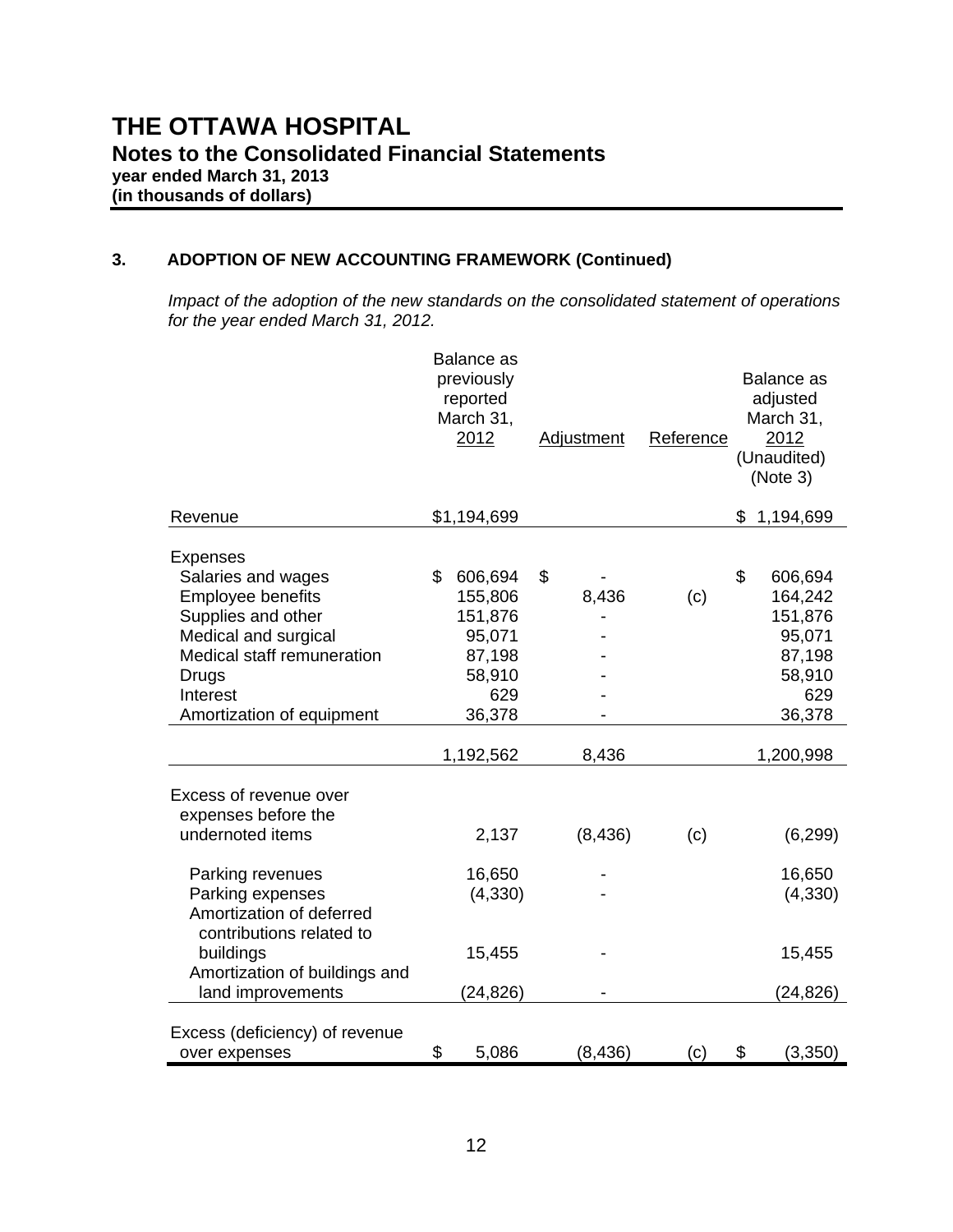# **3. ADOPTION OF NEW ACCOUNTING FRAMEWORK (Continued)**

#### *Explanations of adjustments*

(a) Employee future benefits liability as at April 1, 2011

The Hospital elected at the transition to recognize all unamortized gains and losses and past service costs at the transition date of April 1, 2011; as such, this resulted in an increase of the employee future benefit liability and a decrease of net assets for an amount of \$4,007.

(b) Employee future benefits liability as at March 31, 2012

The Hospital has elected to recognize all unamortized gains and losses into unrestricted net assets at the transition date of April 1, 2011; as such, actuarial losses that were recognized as a liability as at March 31, 2012 are \$12,443.

(c) Employee future benefits expense for the year ended March 31, 2012

The additional expense of \$8,436 represents the net increase of the variance in the employee future benefit liability between March 31, 2012 and April 1, 2011.

# **4. ACCOUNTS AND CAPITAL GRANTS RECEIVABLE**

Accounts receivable:

|                                                                                                                  | March 31,<br>2013 |                  | March 31,<br>2012       |    | April 1,<br>2011        |
|------------------------------------------------------------------------------------------------------------------|-------------------|------------------|-------------------------|----|-------------------------|
|                                                                                                                  |                   |                  | (Unaudited)<br>(Note 3) |    | (Unaudited)<br>(Note 3) |
| Accounts receivable from patients<br>Ministry of Health and Long-Term Care<br>Ottawa Hospital Research Institute | \$                | 38,147<br>14,051 | 35,535<br>\$<br>10,781  | \$ | 36,450<br>11,047        |
| (Note 15)<br>Eastern Ontario Regional Laboratory                                                                 |                   | 3,838            | 1,851                   |    | 1,884                   |
| Association Inc. (Note 15)<br>Other                                                                              |                   | 4,798<br>15,554  | 1,119<br>11,089         |    | 13<br>15,556            |
|                                                                                                                  |                   | 76,388           | 60,375                  |    | 64,950                  |
| Less allowance for doubtful accounts                                                                             |                   | (3,905)          | (4,060)                 |    | (4,103)                 |
|                                                                                                                  | \$                | 72,483           | 56,315<br>S.            | S  | 60,847                  |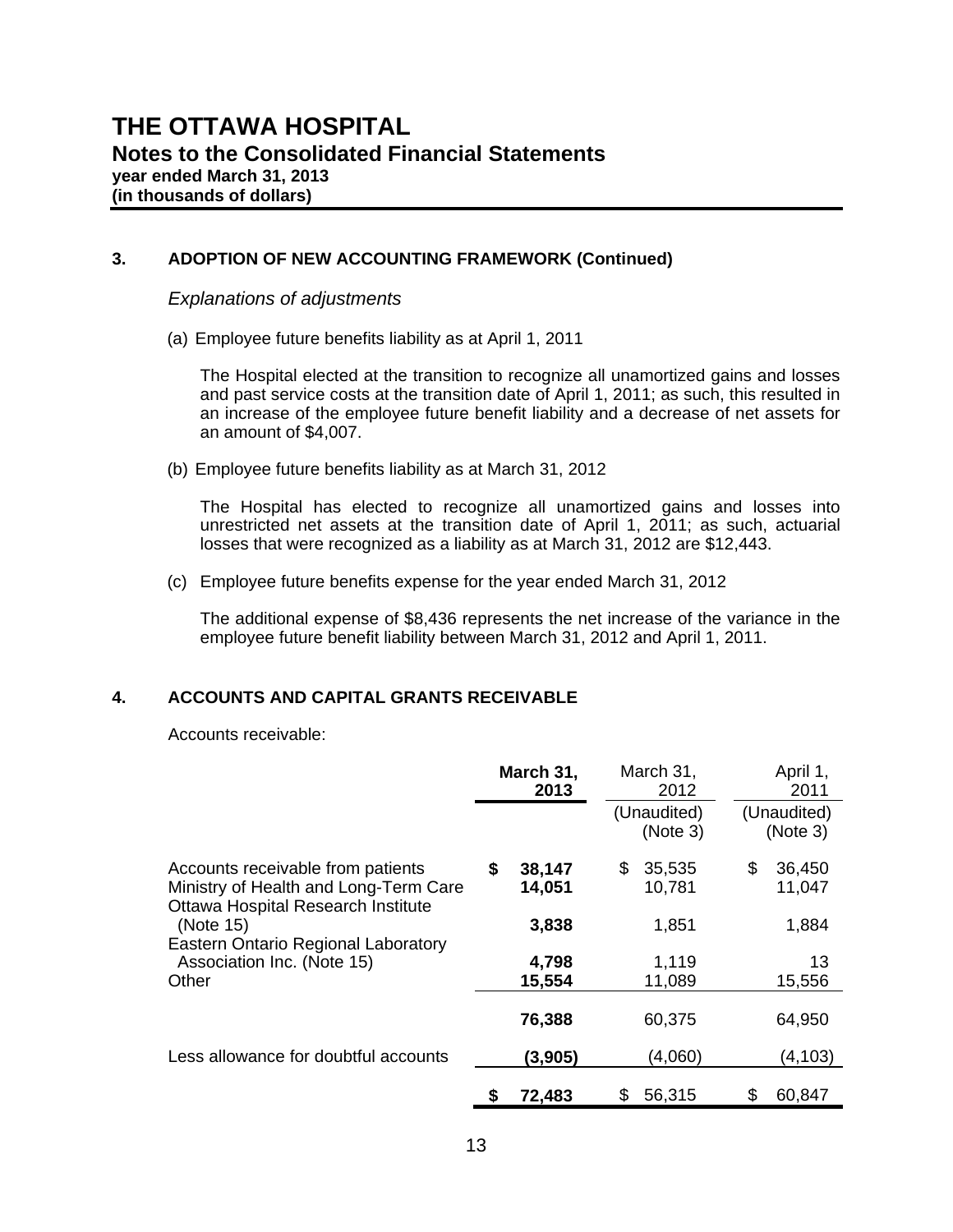# **THE OTTAWA HOSPITAL Notes to the Consolidated Financial Statements year ended March 31, 2013**

**(in thousands of dollars)** 

# **4. ACCOUNTS AND CAPITAL GRANTS RECEIVABLE (Continued)**

Accounts receivable (Continued):

An analysis of the age of the Hospital's receivables as at March 31, 2013 is as follows:

|                                                                            | $0-30$ days  | 31-60 days   | 61-90 days  | Over 90 days | Total        |
|----------------------------------------------------------------------------|--------------|--------------|-------------|--------------|--------------|
| Accounts<br>receivables from<br>patients<br>Ministry of Health             | \$<br>11,782 | \$<br>10,875 | \$<br>3,700 | \$<br>11,790 | \$<br>38,147 |
| and Long - Term<br>Care                                                    | 8,436        | 713          | 380         | 4,522        | 14,051       |
| Ottawa Hospital<br><b>Research Institute</b>                               |              |              |             |              |              |
| (Note 15)<br>Eastern Ontario<br>Regional<br>Laboratory<br>Association Inc. | 3,838        |              |             |              | 3,838        |
| (Note 15)                                                                  | 4,798        |              | ۰.          |              | 4,798        |
| Other<br>Allowance for                                                     | 9,910        | 4,043        | 248         | 1,353        | 15,554       |
| doubtful accounts                                                          | (608)        | (341)        | (124)       | (2,832)      | (3,905)      |
|                                                                            | 38,156<br>\$ | 15,290<br>\$ | 4,204<br>\$ | \$<br>14,833 | 72,483<br>\$ |

 The allowance for doubtful accounts relates to accounts receivables from patients and is determined based on prior experience with similar accounts.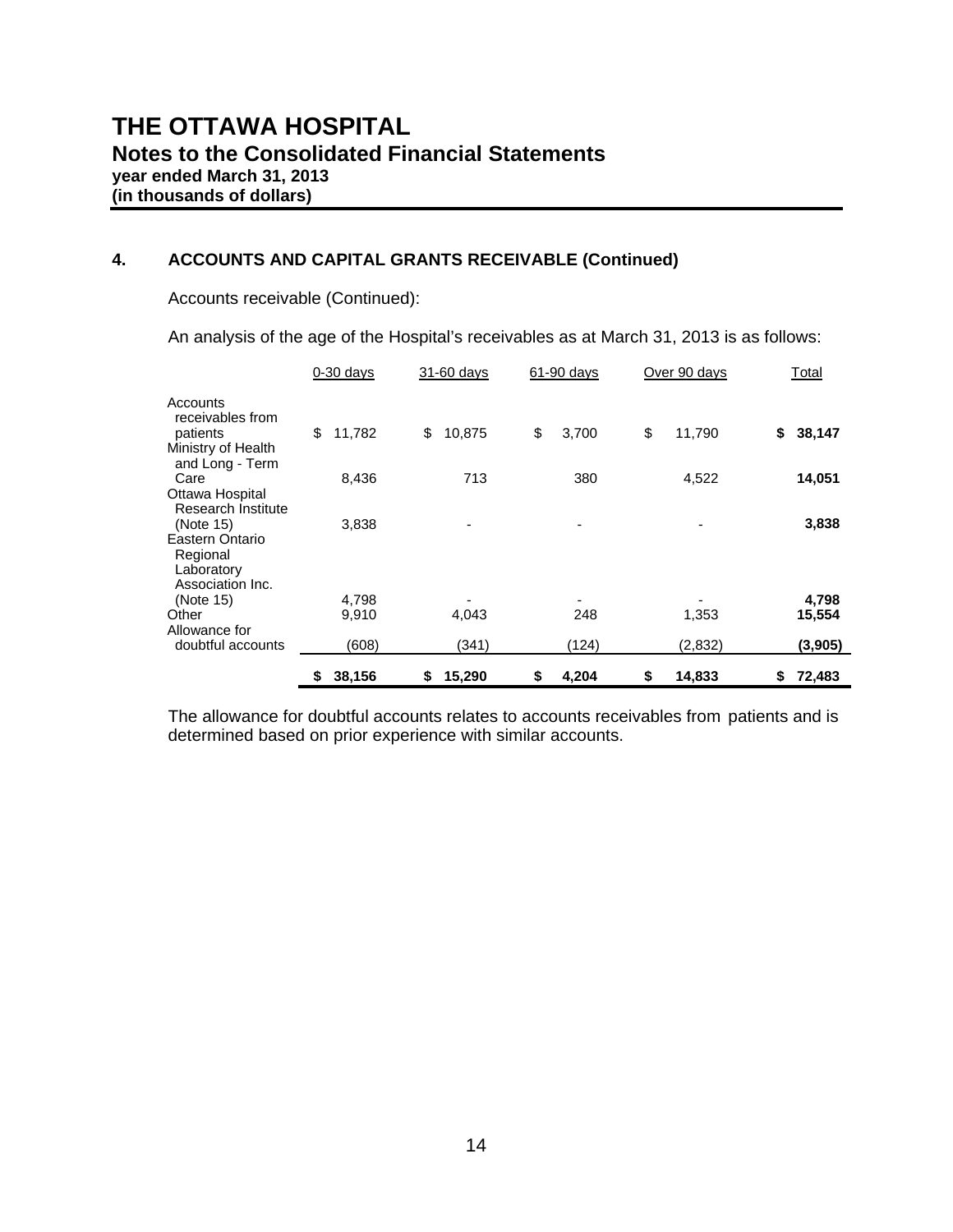# **4. ACCOUNTS AND CAPITAL GRANTS RECEIVABLE (Continued)**

#### Capital grants receivable

Capital grants receivable relate to grants restricted in use for capital asset acquisitions or projects, which have been approved by the funder and are receivable by the Hospital at year-end. These amounts have also been included in deferred contributions related to capital assets.

|                                                                                    | March 31,<br>2013 |        | March 31,<br>2012 |                         | April 1,<br>2011 |                         |
|------------------------------------------------------------------------------------|-------------------|--------|-------------------|-------------------------|------------------|-------------------------|
|                                                                                    |                   |        |                   | (Unaudited)<br>(Note 3) |                  | (Unaudited)<br>(Note 3) |
| The Ottawa Hospital Foundation<br>(Note 15)<br>Eastern Ontario Regional Laboratory | \$                | 3,694  | \$                | 6,261                   | \$               | 9,015                   |
| Association Inc. (Note 15)                                                         |                   | 7,834  |                   | 7,834                   |                  | 7,834                   |
| University of Ottawa                                                               |                   |        |                   | 477                     |                  | 2,112                   |
| Ministry of Health and Long-Term Care<br>Ottawa Hospital Research Institute        |                   |        |                   |                         |                  | 8,035                   |
| (Note 15)                                                                          |                   |        |                   | 9,873                   |                  |                         |
| Children's Hospital of Eastern Ontario                                             |                   |        |                   | 143                     |                  | 1,164                   |
| Other                                                                              |                   | (131)  |                   | 177                     |                  | (31)                    |
|                                                                                    | \$                | 11,397 | S                 | 24,765                  | \$               | 28,129                  |

# **5. CAPITAL ASSETS**

|                                                                                       |                                            | March 31,<br>2013                |                                        |
|---------------------------------------------------------------------------------------|--------------------------------------------|----------------------------------|----------------------------------------|
|                                                                                       | Cost                                       | Accumulated<br>Amortization      | Net Book<br>Value                      |
| Land<br>Land improvements<br><b>Buildings</b><br><b>Building service</b><br>equipment | \$<br>1,618<br>5,336<br>712,062<br>128,352 | \$<br>5,258<br>253,369<br>80,140 | \$<br>1,618<br>78<br>458,693<br>48,212 |
| Major equipment<br>Construction<br>in progress                                        | 362,241<br>32,510                          | 263,480                          | 98,761<br>32,510                       |
|                                                                                       | \$1,242,119                                | 602,247                          | 639,872                                |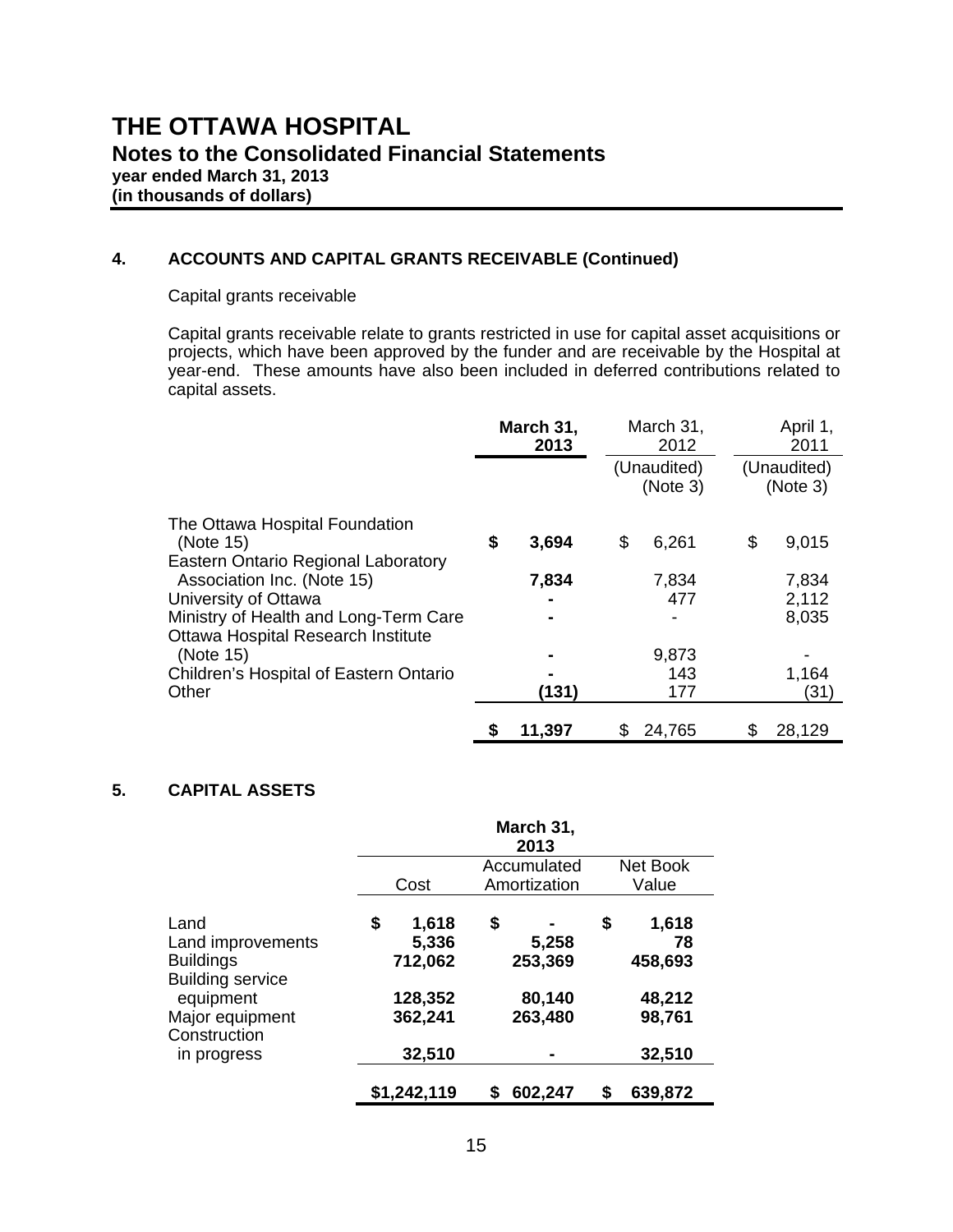# **THE OTTAWA HOSPITAL Notes to the Consolidated Financial Statements year ended March 31, 2013**

**(in thousands of dollars)** 

# **5. CAPITAL ASSETS (Continued)**

|                                                                          |                                 | April 1,<br>2011            |                               |                               |
|--------------------------------------------------------------------------|---------------------------------|-----------------------------|-------------------------------|-------------------------------|
|                                                                          | Cost                            | Accumulated<br>Amortization | Net Book<br>Value             |                               |
|                                                                          |                                 | (Unaudited)<br>(Note 3)     | (Unaudited)<br>(Note 3)       |                               |
| Land<br>Land improvements<br><b>Buildings</b><br><b>Building service</b> | \$<br>1,618<br>5,336<br>708,643 | \$<br>5,206<br>233,430      | \$<br>1,618<br>130<br>475,213 | \$<br>1,618<br>183<br>424,437 |
| equipment                                                                | 116,405                         | 74,650                      | 41,755                        | 29,527                        |
| Major equipment<br>Construction                                          | 608,631                         | 503,423                     | 105,208                       | 93,681                        |
| in progress                                                              | 18,953                          |                             | 18,953                        | 73,051                        |
|                                                                          | \$1,459,586                     | 816,709<br>S                | \$<br>642,877                 | 622,497<br>\$                 |

Cost and accumulated amortization of capital assets at April 1, 2011 amounted to \$1,378,746 and \$756,249 respectively.

# **6. BANK INDEBTEDNESS**

The Hospital has an available line of credit of \$24,000 with its corporate bankers, of which no amount was drawn against at March 31, 2013 (March 31, 2012 - \$NIL, 2011 - \$NIL). This line of credit is unsecured and bears interest at prime. The Hospital also had an overdraft of \$NIL (March 31, 2012 - \$12,535, April 1, 2011 - \$43,818) that was borrowed against investments held for capital purchases.

# **7. EMPLOYEE FUTURE BENEFITS**

The Hospital offers a defined benefit plan which provides extended health care and dental insurance benefits to certain of its employees and extends this coverage to the post-retirement period. The most recent actuarial valuation of employee future benefits was completed as at March 31, 2013.

At March 31, the Hospital's liability associated with the benefit plan is as follows: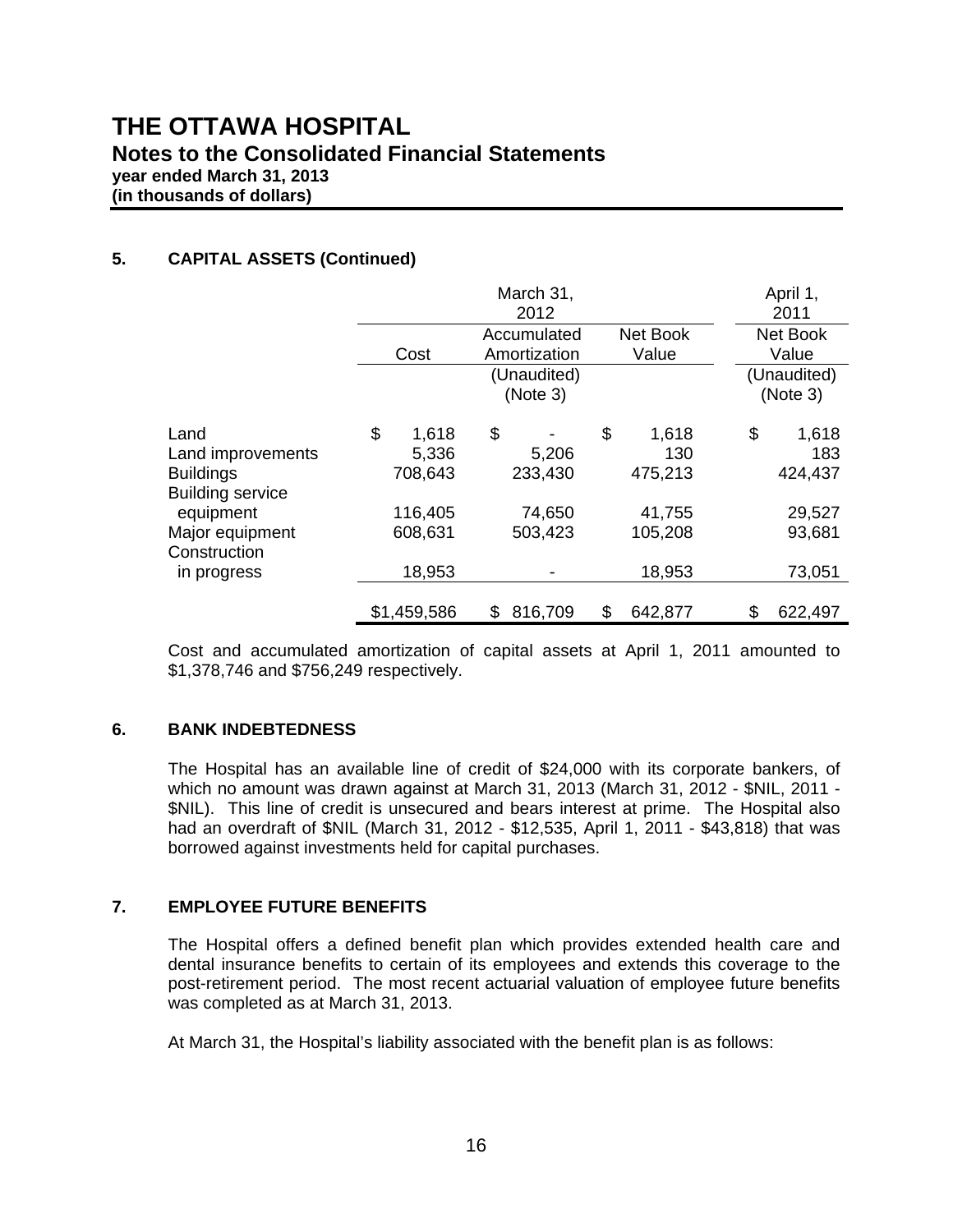# **7. EMPLOYEE FUTURE BENEFITS (Continued)**

|                                   | March 31,<br>2013 |          |   | March 31,<br>2012       |  | April 1,<br>2011        |
|-----------------------------------|-------------------|----------|---|-------------------------|--|-------------------------|
|                                   |                   |          |   | (Unaudited)<br>(Note 3) |  | (Unaudited)<br>(Note 3) |
| Accrued benefit obligation        | S                 | 54,307   | S | 48,641                  |  | \$30,325                |
| Unamortized experience losses     |                   | (6, 430) |   | (2,059)                 |  |                         |
| Employee future benefit liability |                   | 47,877   |   | 46,582                  |  | 30,325                  |

The Hospital's defined benefit plan is not funded, resulting in a plan deficit equal to the accrued benefit obligation. The significant actuarial assumptions adopted in estimating the Hospital's accrued benefit obligations are as follows:

|                                                                             | March 31,<br>2013 | March 31,<br>2012       | April 1,<br>2011        |
|-----------------------------------------------------------------------------|-------------------|-------------------------|-------------------------|
|                                                                             |                   | (Unaudited)<br>(Note 3) | (Unaudited)<br>(Note 3) |
| Discount rate to determine accrued                                          |                   |                         |                         |
| benefit obligation                                                          | $3.94\%$          | 4.69%                   | 5.63%                   |
| Dental cost increases                                                       | 3.50%             | 3.50%                   | 3.50%                   |
| Extended healthcare cost escalations,<br>decreasing by 0.5% per annum to an |                   |                         |                         |
| ultimate rate of 4.5% thereafter<br>Expected average remaining service life | 7.50%             | 7.50%                   | 7.50%                   |
| of employees                                                                | 15 years          | 15 years                | 15 years                |

The employee future benefit liability change for the year ended March 31, 2013 is \$1,295 (2012 - \$16,256) regarding employee future benefits. This amount is comprised of:

|                                                   |   | March 31,<br>2013 | March 31,<br>2012 |                         |  |
|---------------------------------------------------|---|-------------------|-------------------|-------------------------|--|
|                                                   |   |                   |                   | (Unaudited)<br>(Note 3) |  |
| Additional benefit expense                        | S | 3,918             | SS.               | 18,563                  |  |
| Benefit payments made by the Hospital in the year |   | (2,623)           |                   | (2,307)                 |  |
|                                                   | S | 1,295             | S.                | 16,256                  |  |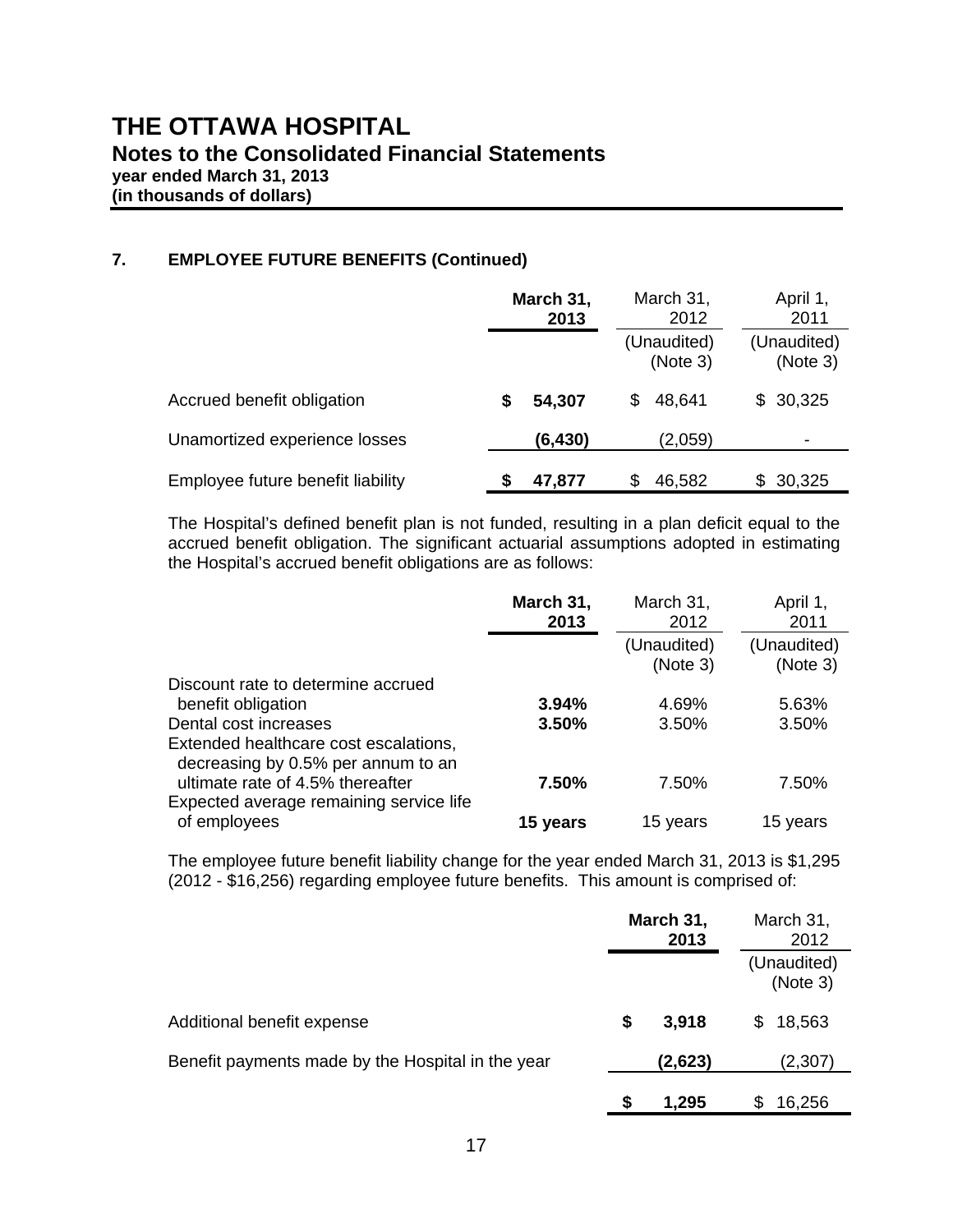# **8. LONG-TERM DEBT**

|                                                                                                  | March 31,<br>2013 | March 31,<br>2012<br>(Unaudited)<br>(Note 3) |        | April 1,<br>2011<br>(Unaudited)<br>(Note 3) |        |
|--------------------------------------------------------------------------------------------------|-------------------|----------------------------------------------|--------|---------------------------------------------|--------|
| 5.45% fixed rate term note with<br>principal payments of \$44 monthly,<br>maturing April 2015    | \$<br>3,822       | \$                                           | 4,356  | \$                                          | 4,889  |
| 6.15% fixed rate term note with<br>principal payments of \$27 monthly,<br>maturing April 2015    | 675               |                                              | 1,000  |                                             | 1,325  |
| 6.15% fixed rate term note with<br>principal payments of \$36 monthly,<br>maturing December 2015 | 2,900             |                                              | 3,333  |                                             | 3,767  |
| 3.12% fixed rate term note with<br>principal payments of \$10 monthly,<br>maturing March 2015    | 251               |                                              | 371    |                                             | 487    |
| 3.70% fixed rate term note with<br>principal payments of \$9 monthly,<br>maturing March 2015     | 1,187             |                                              | 1,285  |                                             |        |
| <b>Total loans</b>                                                                               | 8,835             |                                              | 10,345 |                                             | 10,468 |
| Less current portion of long-term debt                                                           | 1,537             |                                              | 1,510  |                                             | 1,408  |
|                                                                                                  | \$<br>7,298       | \$                                           | 8,835  | \$                                          | 9,060  |

Loans are secured under a general assignment agreement.

Future principal repayments are as follows:

| 2014<br>2015<br>2016 | \$ | 1,537<br>2,484<br>4,814 |
|----------------------|----|-------------------------|
|                      | S  | 8,835                   |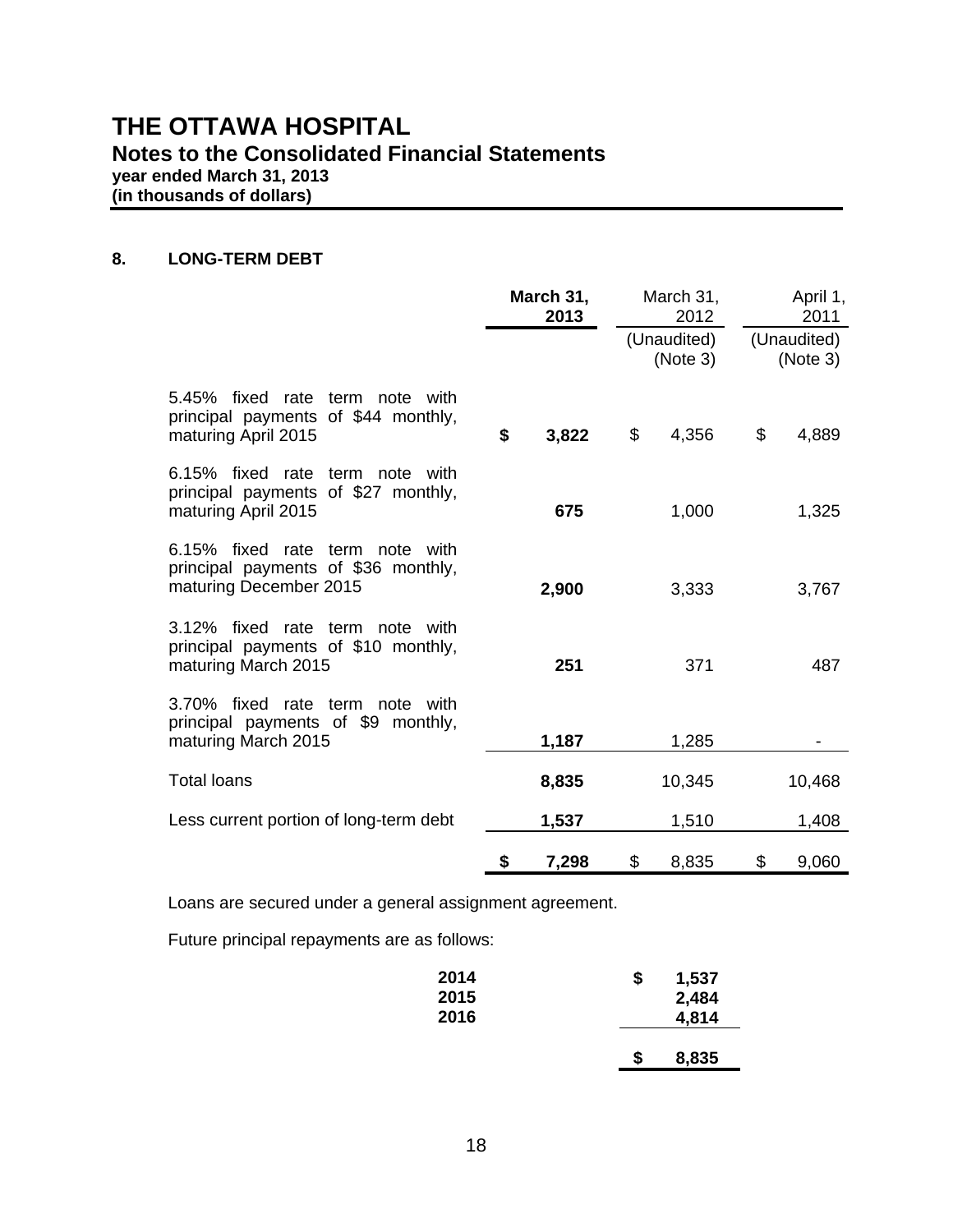# **8. LONG-TERM DEBT (Continued)**

In addition to the outstanding loans noted above, the following other credit facilities exist:

An overdraft lending agreement with the Bank of Nova Scotia for the amount of \$500 for the purpose of financing operating requirements. The revolving facility is repayable on demand and bears interest at prime, payable monthly in arrears. The Hospital has provided the following collateral for the facility: a General Security Agreement, representing a first charge over all accounts receivable, inventory and equipment other than leased assets. The current amount drawn on this facility is \$NIL as at March 31, 2013 (2012 - \$NIL, April 1, 2011 - \$NIL).

# **9. OBLIGATIONS UNDER CAPITAL LEASE**

The Hospital is committed under capital leases for diagnostic equipment:

|                                                                                                     | March 31,<br>2013 | March 31,<br>2012       | April 1,<br>2011        |
|-----------------------------------------------------------------------------------------------------|-------------------|-------------------------|-------------------------|
|                                                                                                     |                   | (Unaudited)<br>(Note 3) | (Unaudited)<br>(Note 3) |
| 5.95% capital lease obligation with<br>principal payments of \$19 monthly,<br>maturing June 2011    | \$                | \$                      | \$<br>57                |
| 6.10% capital lease obligation with<br>principal payments of \$5 monthly,<br>maturing February 2013 |                   | 53                      | 108                     |
| Total capital lease obligation                                                                      |                   | 53                      | 165                     |
| Less current portion of capital lease<br>obligation                                                 |                   | 53                      | 112                     |
|                                                                                                     | \$                | \$                      | \$<br>53                |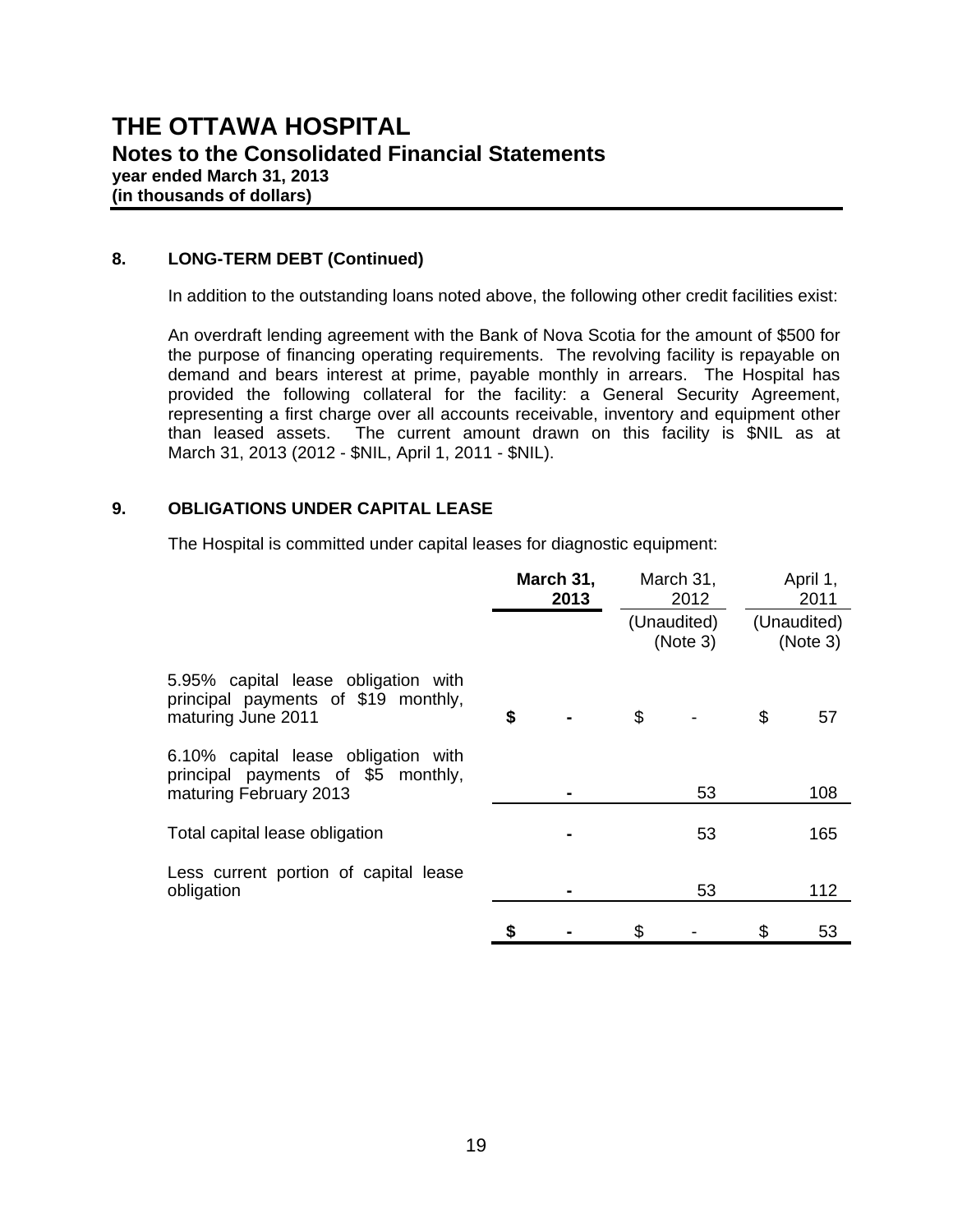**10. DEFERRED CONTRIBUTIONS**

Related to funds held in trust

Deferred contributions related to funds held in trust represent the aggregate balance of funds held in trust for third parties.

The changes in the deferred balance for the year are as follows:

|                                                                                  | March 31,<br>2013 | March 31,<br>2012       | April 1,<br>2011        |
|----------------------------------------------------------------------------------|-------------------|-------------------------|-------------------------|
|                                                                                  |                   | (Unaudited)<br>(Note 3) | (Unaudited)<br>(Note 3) |
| Balance, beginning of year                                                       | \$<br>32,749      | \$<br>33,472            | \$<br>25,544            |
| Add contributions received<br>during the year<br>Interest earned during the year | 12,154<br>41      | 10,987<br>35            | 14,414<br>257           |
| Less disbursements made<br>during the year                                       | (11,705)          | (11,745)                | (6,743)                 |
|                                                                                  | 33,239            | \$<br>32,749            | 33,472                  |

Related to capital assets

Deferred contributions related to capital assets represent the unamortized amount and unspent amount of donations and grants received for the purchase of capital assets. The amortization of capital contributions is recorded as revenue in the statement of operations.

The changes in the deferred balance for the year are as follows: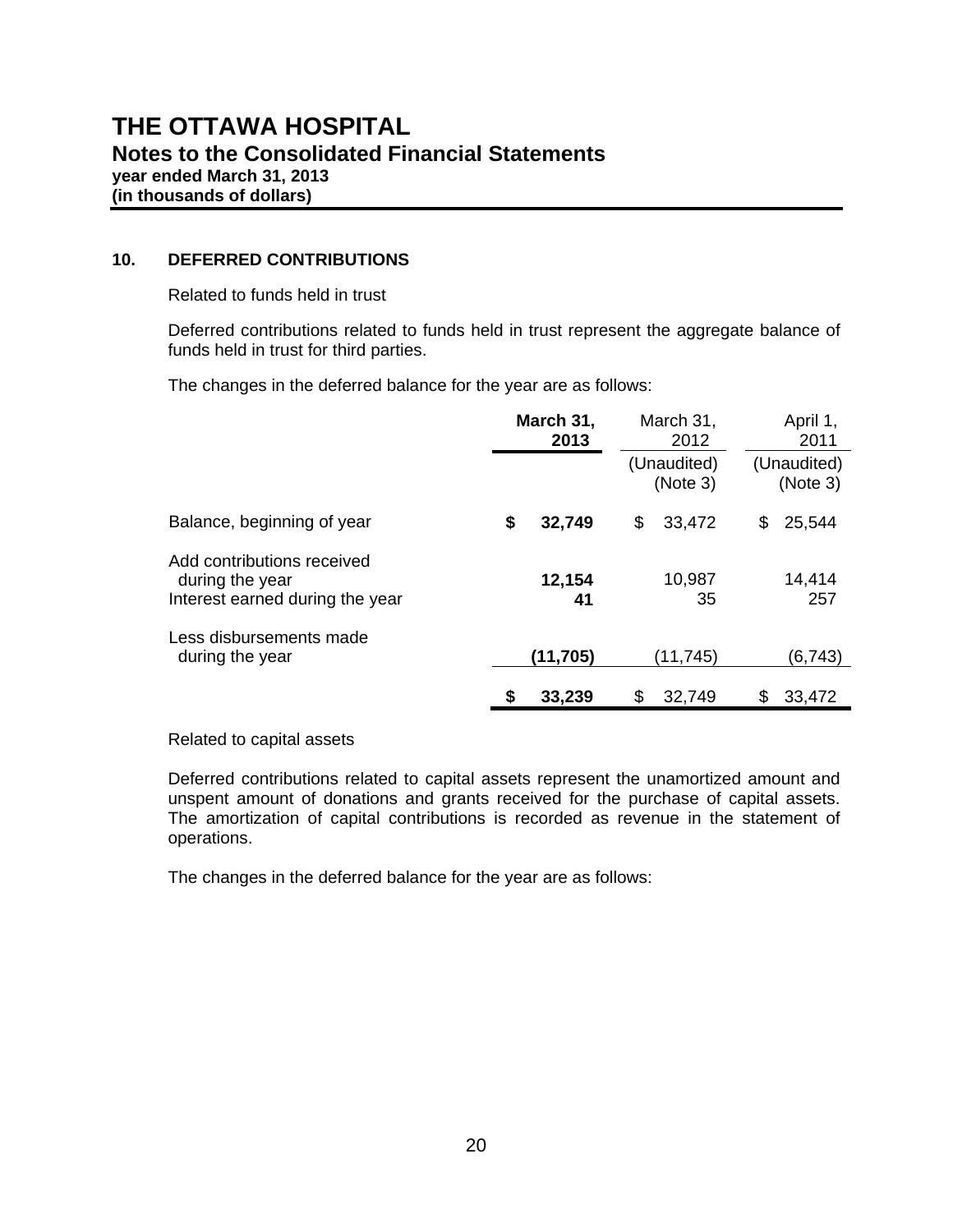# **THE OTTAWA HOSPITAL Notes to the Consolidated Financial Statements year ended March 31, 2013**

**(in thousands of dollars)** 

# **10. DEFERRED CONTRIBUTIONS (Continued)**

|                                               | March 31,<br>2013 | March 31,<br>2012       | April 1,<br>2011        |
|-----------------------------------------------|-------------------|-------------------------|-------------------------|
|                                               |                   | (Unaudited)<br>(Note 3) | (Unaudited)<br>(Note 3) |
| Balance, beginning of year                    | 440,976<br>S      | 430,454<br>\$.          | \$394,235               |
| Add contributions received during the<br>year | 31,306            | 33,071                  | 57,526                  |
| Less amounts amortized for equipment          | (6,661)           | (7,094)                 | (7, 137)                |
| Less amounts amortized for buildings          | (15,258)          | (15,455)                | (14,170)                |
|                                               | 450,363           | 440,976                 | \$430,454               |

The balance of unamortized and unspent capital contributions consists of the following:

|                                                                                 | March 31,<br>2013      | March 31,<br>2012       | April 1,<br>2011        |
|---------------------------------------------------------------------------------|------------------------|-------------------------|-------------------------|
|                                                                                 |                        | (Unaudited)<br>(Note 3) | (Unaudited)<br>(Note 3) |
| Unamortized capital contributions<br>(Note 12)<br>Unspent capital contributions | 394,056<br>S<br>56,307 | 402,350<br>S.<br>38,626 | \$397,608<br>32,846     |
|                                                                                 | 450,363                | 440,976                 | \$430,454               |

# **11. CAPITAL DISCLOSURES**

 The Hospital defines capital as its unrestricted net assets and its net assets invested in capital assets. The Hospital currently has an accumulated deficiency of unrestricted net assets due to past operations. As profitable operations are achieved, this deficiency of unrestricted net assets will be reduced. Once the deficiency in unrestricted net assets is eliminated, the objective of the Hospital with respect to its unrestricted net assets is to fund future operations. The purpose of the net assets invested in capital assets is to fund the past acquisition of capital assets required for operational purposes.

The Hospital is not subject to externally imposed capital requirements and its overall strategy with respect to capital remains unchanged from the year ended March 31, 2012.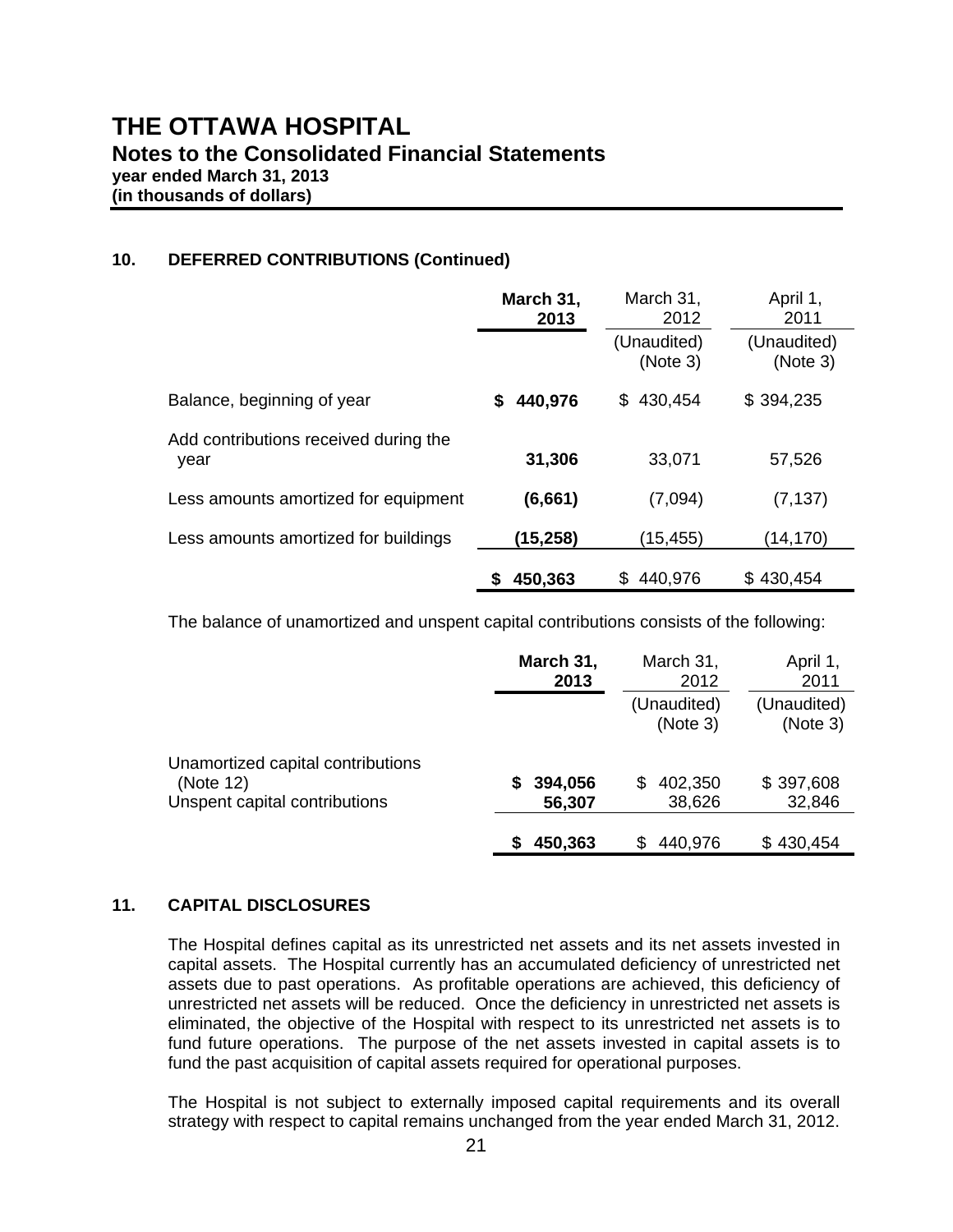# **12. INVESTED IN CAPITAL ASSETS**

Invested in capital assets is calculated as follows:

|                                                                             | March 31,<br>2013 | March 31,<br>2012       | April 1,<br>2011        |
|-----------------------------------------------------------------------------|-------------------|-------------------------|-------------------------|
|                                                                             |                   | (Unaudited)<br>(Note 3) | (Unaudited)<br>(Note 3) |
| Capital assets<br>Amounts financed by:<br>Deferred contributions related to | 639,872<br>S      | 642,877<br>S.           | \$622,497               |
| capital assets (Note 10)                                                    | (394,056)         | (402, 350)              | (397,608)               |
| Long-term debt (Note 8)                                                     | (8, 835)          | (10, 345)               | (10, 468)               |
| Capital lease obligations (Note 9)                                          | ۰                 | (53)                    | (165)                   |
|                                                                             | 236,981<br>S      | 230,129                 | 214,256                 |

Net change in invested in capital assets is calculated as follows:

|                                                          | March 31,<br>2013 |           | March 31,<br>2012 |                         | April 1,<br>2011 |                         |
|----------------------------------------------------------|-------------------|-----------|-------------------|-------------------------|------------------|-------------------------|
|                                                          |                   |           |                   | (Unaudited)<br>(Note 3) |                  | (Unaudited)<br>(Note 3) |
| Purchase of capital assets<br>Amounts funded by deferred | \$                | 61,013    | \$                | 81,584                  |                  | \$106,725               |
| contributions                                            |                   | (13, 624) |                   | (27, 291)               |                  | (54, 813)               |
| Proceeds on disposal of equipment                        |                   | (20)      |                   |                         |                  | (10)                    |
| Loss on disposal of capital assets                       |                   | (74)      |                   |                         |                  | (25)                    |
| Amortization of deferred contributions                   |                   |           |                   |                         |                  |                         |
| related to capital assets                                |                   | 21,919    |                   | 22,549                  |                  | 21,307                  |
| Amortization of capital assets                           |                   | (63, 925) |                   | (61, 204)               |                  | (55,487)                |
| Repayment of long-term debt                              |                   | 1,510     |                   | 1,408                   |                  | 1,389                   |
| Amount funded by long-term debt                          |                   |           |                   | (1, 285)                |                  |                         |
| Repayment of obligation under                            |                   |           |                   |                         |                  |                         |
| capital leases                                           |                   | 53        |                   | 112                     |                  | 329                     |
|                                                          | \$                | 6,852     | \$                | 15,873                  | \$               | 19,415                  |

Investments held for capital purchases relates to funding received and restricted for the purpose of capital expenditures. The funds are held with the Hospital's bank and are classified as long-term as the associated cash outflow is not expected to occur within one year.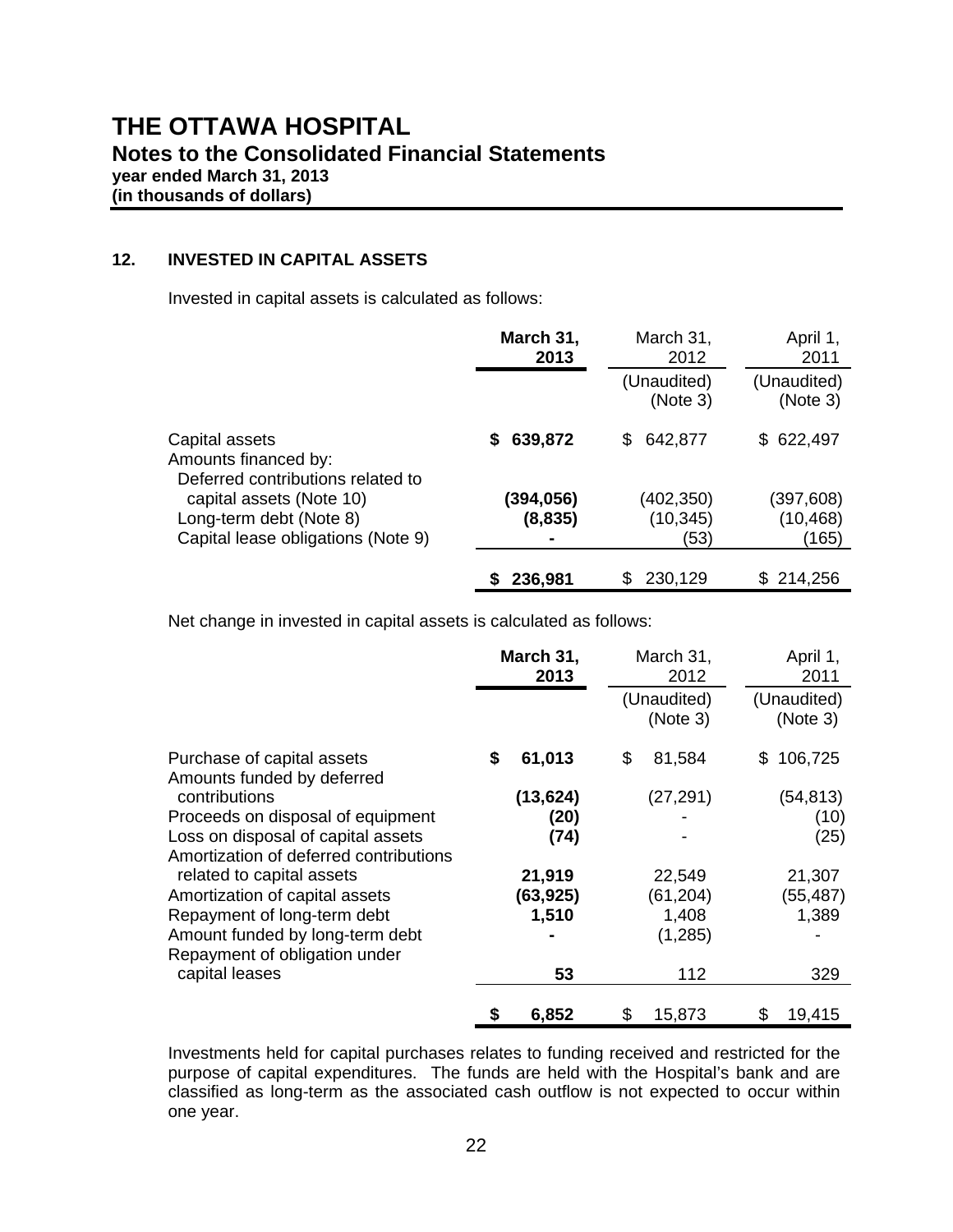# **13. PENSION PLAN**

 Substantially all of the employees of the Hospital are members of the Healthcare of Ontario Pension Plan (the "Plan"), which is a multi-employer defined benefit pension plan available to all eligible employees of the participating members of the Ontario Hospital Association. Contributions to the Plan made during the year by the Hospital on behalf of its employees amounted to \$48,642 (2012 - \$50,924) and are included in the consolidated statement of operations.

 In consultation with its actuaries, pension expense is based on Plan management's best estimates, of the amount required to provide a high level of assurance that benefits will be fully represented by fund assets at retirement, as provided by the Plan. The funding objective is for employer contributions to the Plan to remain a constant percentage of employees' contributions.

 Variances between actuarial funding estimates and actual experience may be material and any differences are generally to be funded by the participating members. The most recent triennial actuarial valuation of the Plan as at December 31, 2012 indicates the plan is fully funded.

# **14. FINANCIAL INSTRUMENTS**

#### *Establishing fair value*

The carrying value of accounts receivable, accounts payable and accrued liabilities, and payable to The Ottawa Hospital Residence Corporation approximates their fair value because of the relatively short period to maturity of the instruments. The fair value of long-term debt is not materially different from their carrying values.

The fair value of capital grants receivable is not determinable as there are no fixed repayment terms.

 The fair value of guarantees and letters of credit are based on fees currently charged for similar agreements or on the estimated cost to terminate them or otherwise settle the obligations with the counterparties at the reported borrowing date. In situations in which there is no market for these guarantees and they were issued without explicit costs, it is not practicable to determine their fair value with sufficient reliability. Unless otherwise noted, it is management's opinion that the Hospital is not subject to significant interest or currency risk arising from these instruments.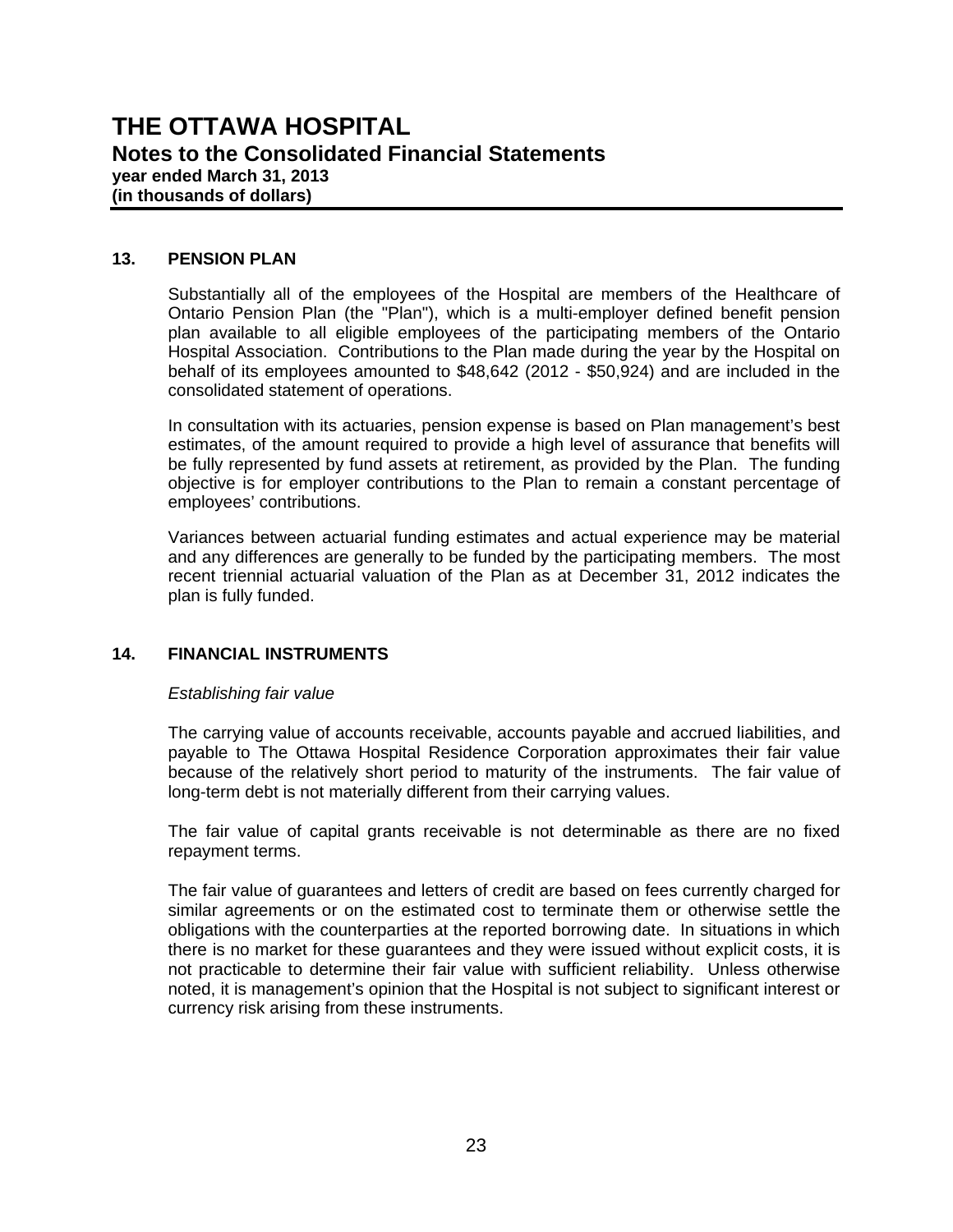# **14. FINANCIAL INSTRUMENTS (Continued)**

## *Fair value hierarchy*

 The following provides an analysis of financial instruments that are measured subsequent to initial recognition at fair value, grouped into Levels 1 to 3 based on the degree to which the fair value is observable:

- Level 1 fair value measurements are those derived from quoted prices (unadjusted) in active markets for identical assets or liabilities;
- Level 2 fair value measurements are those derived from inputs other than quoted prices included within Level 1 that are observable for the asset or liability, either directly (i.e. as prices) or indirectly (i.e. derived from prices); and,
- Level 3 fair value measurements are those derived from valuation techniques that include inputs for the asset or liability that are not based on observable market data (unobservable inputs).

The fair value hierarchy requires the use of observable market inputs whenever such inputs exist. A financial instrument is classified to the lowest level of the hierarchy for which a significant input has been considered in measuring fair value.

Cash, short-term investments, investments held for capital purchases, funds held in trust and bank indebtedness are Level 1 fair values.

#### *Credit risk*

 Credit risk relates to the potential that one party to a financial instrument will fail to discharge an obligation and incur a financial loss. The Hospital is exposed to credit risk on its accounts receivable as disclosed in Note 4. Management believes its allowance for doubtful accounts is sufficient on its receivables from patients and has implemented collection recovery procedures to mitigate its credit risk.

# **15. RELATED ENTITIES**

The Ottawa Hospital Foundation:

 The Hospital has an economic interest in The Ottawa Hospital Foundation (the "Foundation"), a tax-exempt entity without share capital incorporated under the laws of Ontario. The Foundation was established to raise, receive, maintain and manage funds to be distributed towards various programs and capital projects of the Hospital.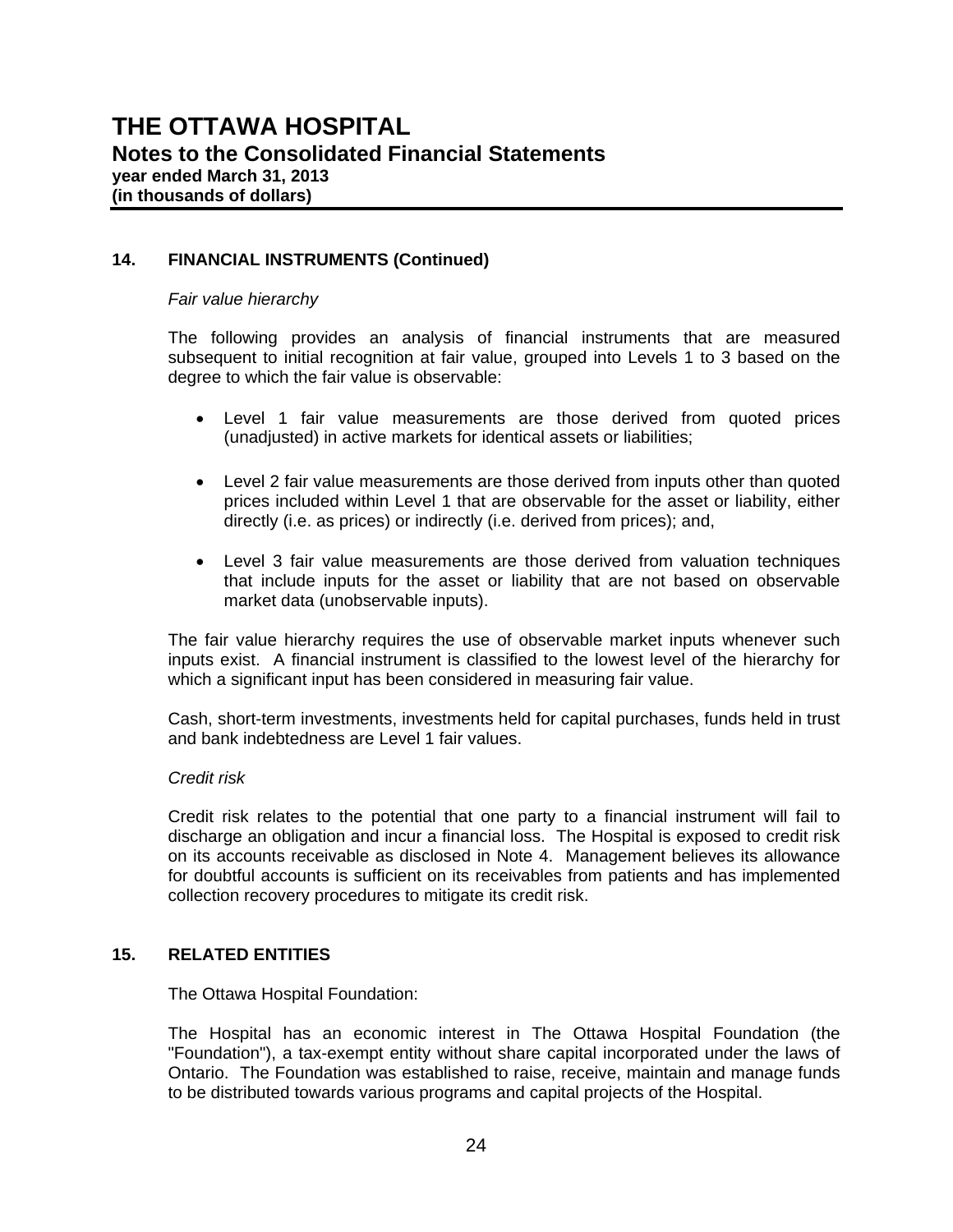# **15. RELATED ENTITIES (Continued)**

The Ottawa Hospital Foundation: (Continued)

 During the year, the Hospital received \$8,137 (2012 - \$11,608) from the Foundation. As at March 31, 2013, the Hospital had a capital grant receivable from the Foundation amounting to \$3,694 (March 31, 2012 - \$6,261. April 1, 2011 - \$9,015) and an endowment receivable of \$530 (March 31, 2012 - \$531, April 1, 2011 - \$350). In addition, the Foundation donated gifts-in-kind to the Hospital, which were recorded by the Hospital at no value. The Hospital provides the Foundation with office premises without charge.

Ottawa Hospital Research Institute:

 The Hospital has an economic interest in the Ottawa Hospital Research Institute (the "Institute"). The Institute carries on and exclusively promotes scientific research and experimental development for the benefit of the general public. The Institute is a tax-exempt entity incorporated under the laws of Ontario.

 As at March 31, 2013, the Hospital had a capital grant receivable from the Institute in the amount of \$NIL (March 31, 2012 - \$9,873, April 1, 2011 - \$NIL) and an operational receivable from the Institute amounting to \$3,838 (March 31, 2012 - \$1,851, April 1, 2011 - \$1,884). The Hospital provided \$4,352 (2012 - \$4,352) of base funding in support of resources to the Institute during fiscal 2013. The Hospital also provided \$155 (2012 - \$150) for specific operating expenditures to the Institute. These amounts are recorded in supplies and other on the Statement of Operations.

Auxiliaries:

 The Hospital has an economic interest in the Ottawa Civic Hospital Auxiliary, the Riverside Hospital Auxiliary and the Friends of the Ottawa General Hospital (the "Auxiliaries") and the Rehabilitation Centre Volunteer Association. The object of the Auxiliaries is to raise and receive funds to be distributed towards various programs and capital projects of the Hospital and its related Foundations. The Auxiliaries are taxexempt entities created under the laws of Ontario.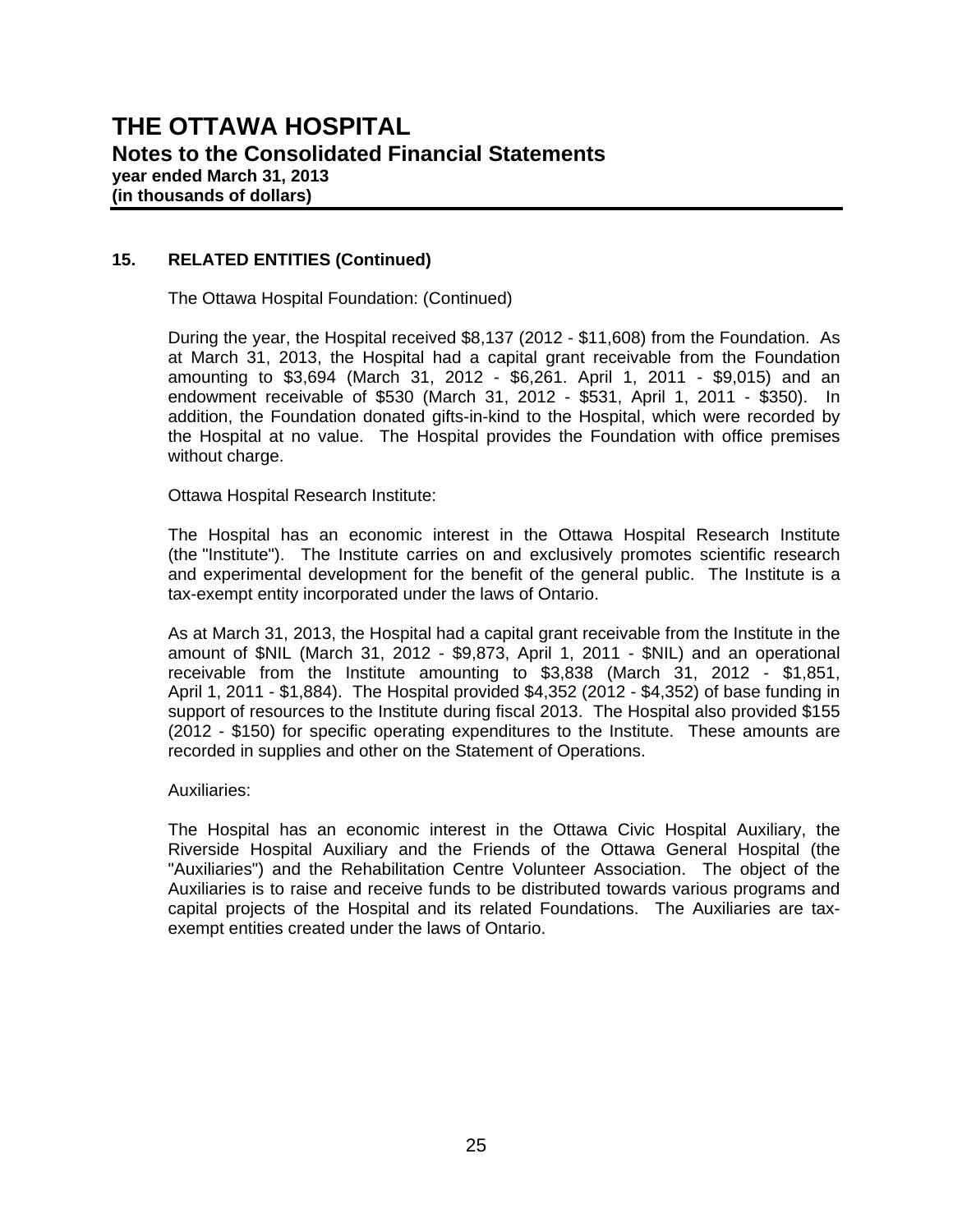# **15. RELATED ENTITIES (Continued)**

The Ottawa Hospital Residence Corporation:

 The Hospital exercises control over The Ottawa Hospital Residence Corporation (the "Corporation"), a tax-exempt entity without share capital incorporated under the laws of Ontario providing residences to the interns and residents of the Hospital. The amount payable to the Corporation, amounting to \$4,118 (2012 - \$4,565, April 1, 2011 - \$4,212), is subject to an interest rate of prime minus 1.85%, is due on demand and has no fixed terms of repayment.

 The summarized assets, liabilities and results of operations for the Corporation for the year ended December 31 is as follows:

|                                                           | December 31,<br>2012 |                   | December 31,<br>2011 |                | January 1,<br>2011 |              |
|-----------------------------------------------------------|----------------------|-------------------|----------------------|----------------|--------------------|--------------|
|                                                           |                      |                   | (Unaudited)          |                | (Unaudited)        |              |
| Financial position:<br><b>Total assets</b>                | \$                   | 5,590             | \$                   | 7,486          | \$                 | 6,145        |
| <b>Total liabilities</b><br>Net assets                    | \$                   | 218<br>5,372      | \$                   | 106<br>7,380   | \$                 | 205<br>5,940 |
|                                                           | \$                   | 5,590             | \$                   | 7,486          | \$                 | 6,145        |
| Results of operations:<br>Total revenue<br>Total expenses | \$                   | 2,801<br>4,809    | \$                   | 2,724<br>1,284 |                    |              |
| Excess (deficiency) of<br>revenue over expenses           | S                    | (2,008)           | \$                   | 1,440          |                    |              |
| Cash flows:<br>Operating<br>Investing                     | \$                   | (1, 594)<br>(184) | \$                   | 2,037<br>(81)  |                    |              |
| Cash flows for the year                                   | S                    | (1,778)           | \$                   | 1,956          |                    |              |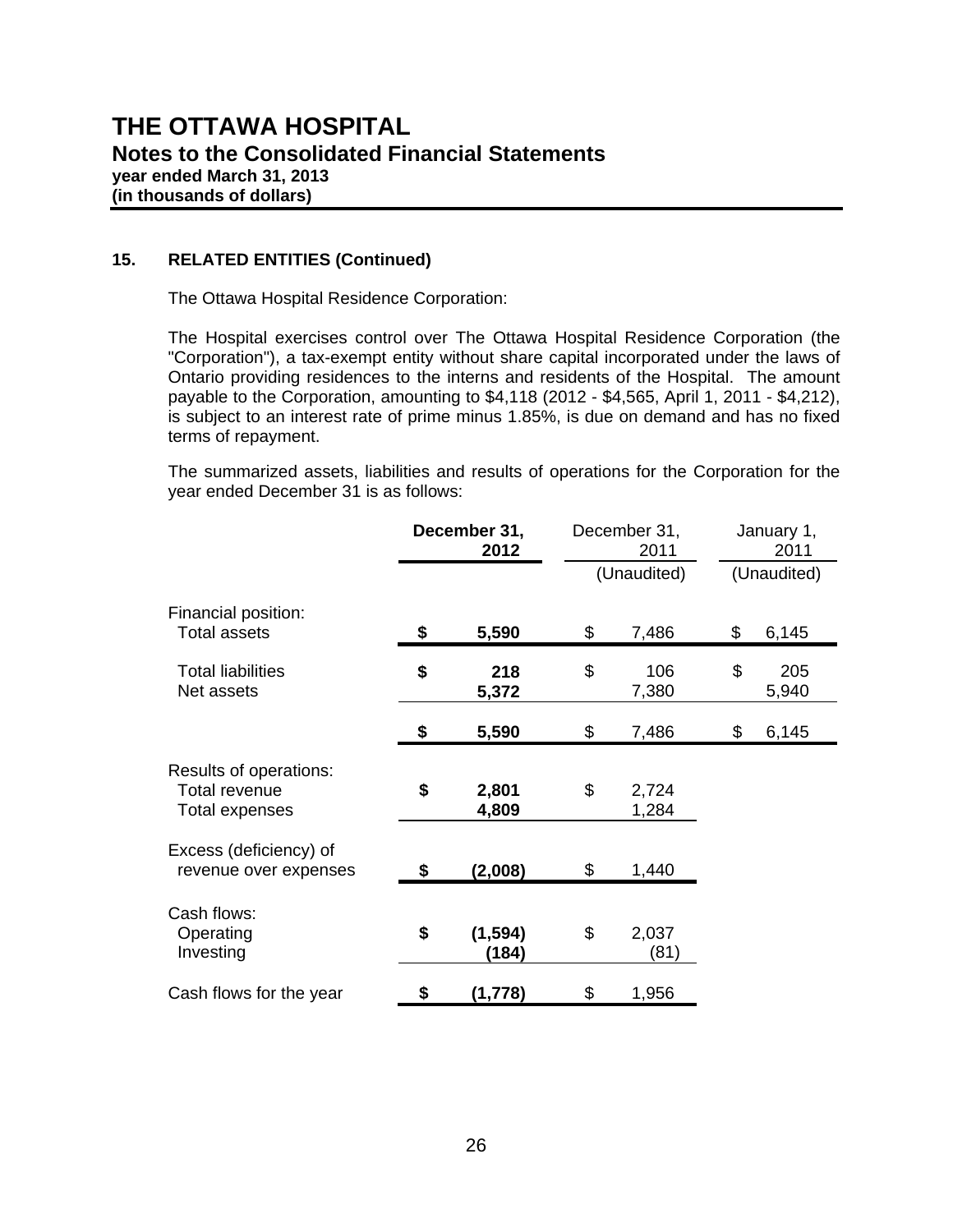# **15. RELATED ENTITIES (Continued)**

 Hospital Food Services - Ontario Inc. and Ottawa Regional Hospital Linen Services Incorporated:

 The Hospital is a founding member of Hospital Food Services - Ontario Inc. ("HFS") and of the Ottawa Regional Hospital Linen Services Incorporated ("ORHLS"). HFS and ORHLS were established to provide food and laundry services, respectively to member hospitals on a cost of service basis.

 At March 31, 2013, the Hospital had an economic interest of \$3,642 (March 31, 2012 - \$3,609, April 1, 2011 - \$3,511) of total net assets of \$5,969 (March 31, 2012 - \$5,898, April 1, 2011 - \$5,683) of HFS. The corresponding interest in ORHLS was \$6,965 (March 31, 2012 - \$7,143, April 1, 2011 - \$6,518) of total net assets of \$12,133 (March 31, 2012 - \$12,428, April 1, 2011 - \$11,412).

 For the year ended March 31, 2013, the Hospital provided \$1,564 (2012 - \$1,463) to HFS for food services and \$9,154 (2012 - \$9,400) to ORHLS for linen services. These amounts have been included in supplies and other on the Statement of Operations.

Eastern Ontario Regional Laboratory Association Inc.:

 The Hospital is a founding member of Eastern Ontario Regional Laboratory Association Inc. ("EORLA"). EORLA was established to provide specialized laboratory services to the 16-member hospitals on a cost of service basis.

 The Hospital entered into a contract with the Ministry of Health and Long-term Care of Ontario to construct a regional laboratory, including investments in capital equipment. As at March 31, 2013, The Ottawa Hospital had completed the project, at a total cost of \$25,376, of which \$7,834 (March 31, 2012 - \$7,834, April 1, 2011 - \$7,834) is to be funded by EORLA. In return for this capital investment, EORLA will be permitted to occupy the premises, under the provisions set out in the member Site Use Agreements.

 At March 31, 2013, the Hospital had an economic interest of \$1,233 of total net assets of \$2,418. The Hospital also had a capital grant receivable from EORLA in the amount of \$7,834 (March 31, 2012 - \$7,834, April 1, 2011 - \$7,834) and an operational receivable of \$4,798 (March 31, 2012 - \$1,119, April 1, 2011 - \$13).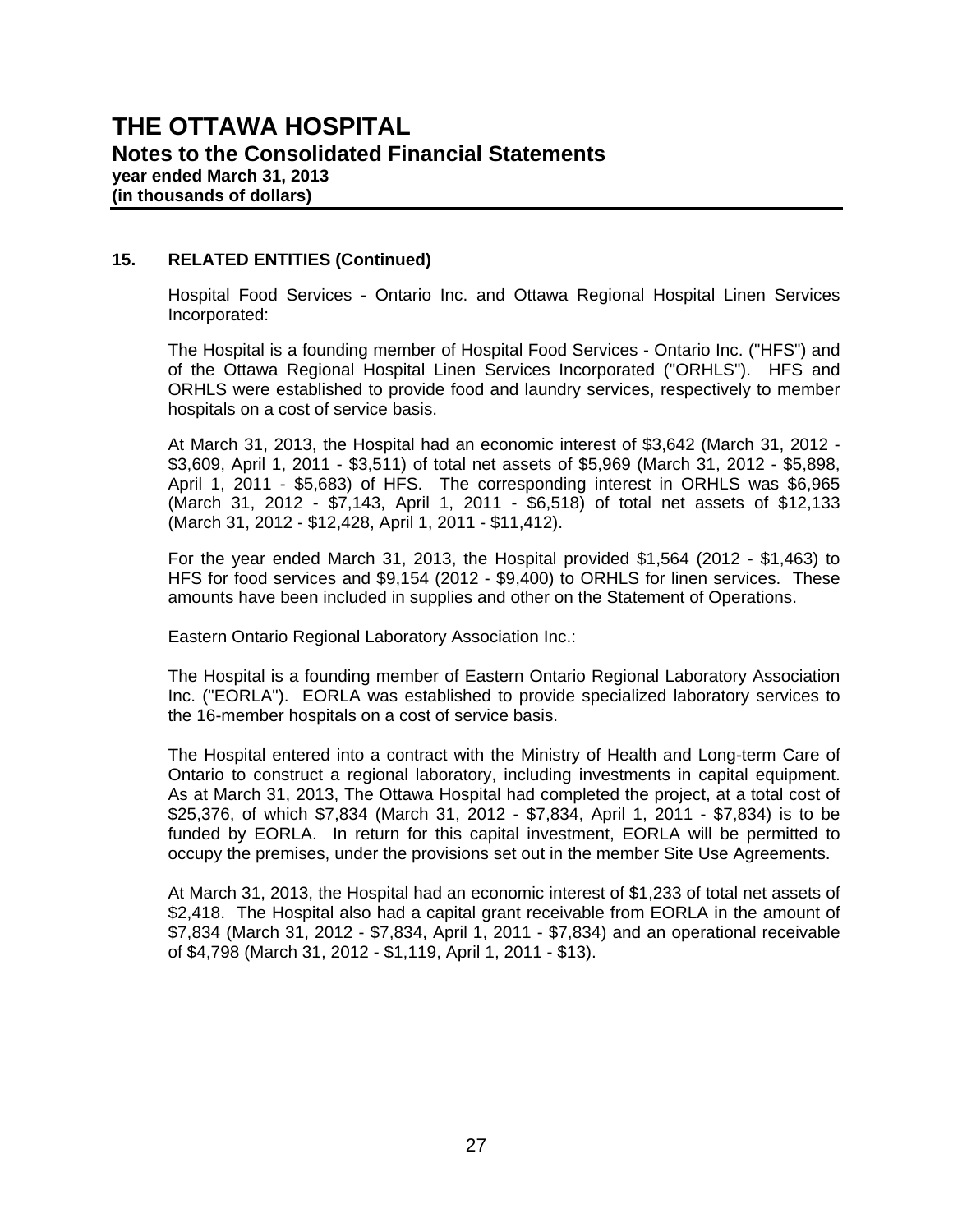# **15. RELATED ENTITIES (Continued)**

Champlain Health Supply Services:

 The Hospital is a founding member of Champlain Health Supply Services ("CHSS"). CHSS was established to implement shared service collaboration for the hospitals in the Champlain Region that will integrate the operations of sourcing, procurement and logistics across the region.

 As at March 31, the Hospital had a payable of \$601 (2012 - \$560, April 1, 2011 - \$503) to CHSS relating to expenses paid by CHSS on behalf of the Hospital.

# **16. CHANGES IN NON-CASH OPERATING WORKING CAPITAL ITEMS**

|                                                                                                                              |    | 2013                                               | 2012                    |                                        |  |
|------------------------------------------------------------------------------------------------------------------------------|----|----------------------------------------------------|-------------------------|----------------------------------------|--|
|                                                                                                                              |    |                                                    | (Unaudited)<br>(Note 3) |                                        |  |
| Short-term investments<br>Accounts receivable<br>Inventories<br>Prepaid expenses<br>Accounts payable and accrued liabilities |    | (147)<br>(16, 168)<br>(2,894)<br>(1,085)<br>10,275 | \$                      | 245<br>4,532<br>(323)<br>488<br>22,720 |  |
|                                                                                                                              | \$ | (10,019)                                           | \$                      | 27,662                                 |  |

#### **17. COMMITMENTS, CONTINGENCIES AND GUARANTEES**

 The nature of the Hospital's activities is such that there is usually litigation pending or in prospect at any time. With respect to claims at March 31, 2013, management believes the Hospital has valid defenses and appropriate insurance coverage in place. In the event any claims are successful, management believes that such claims are not expected to have a material effect on the Hospital's financial position.

 A group of hospitals, including the Hospital, have formed the Healthcare Insurance Reciprocal of Canada ("HIROC"). HIROC is registered as a Reciprocal pursuant to provincial Insurance Acts which permit persons to exchange with other persons reciprocal contracts of indemnity insurance. HIROC facilitates the provision of liability insurance coverage to health care organizations in the provinces and territories where it is licensed. Subscribers pay annual premiums, which are actuarially determined, and are subject to assessment for losses in excess of such premiums, if any, experienced by the group of subscribers for the year in which they were a subscriber. No such assessments have been made to March 31, 2013.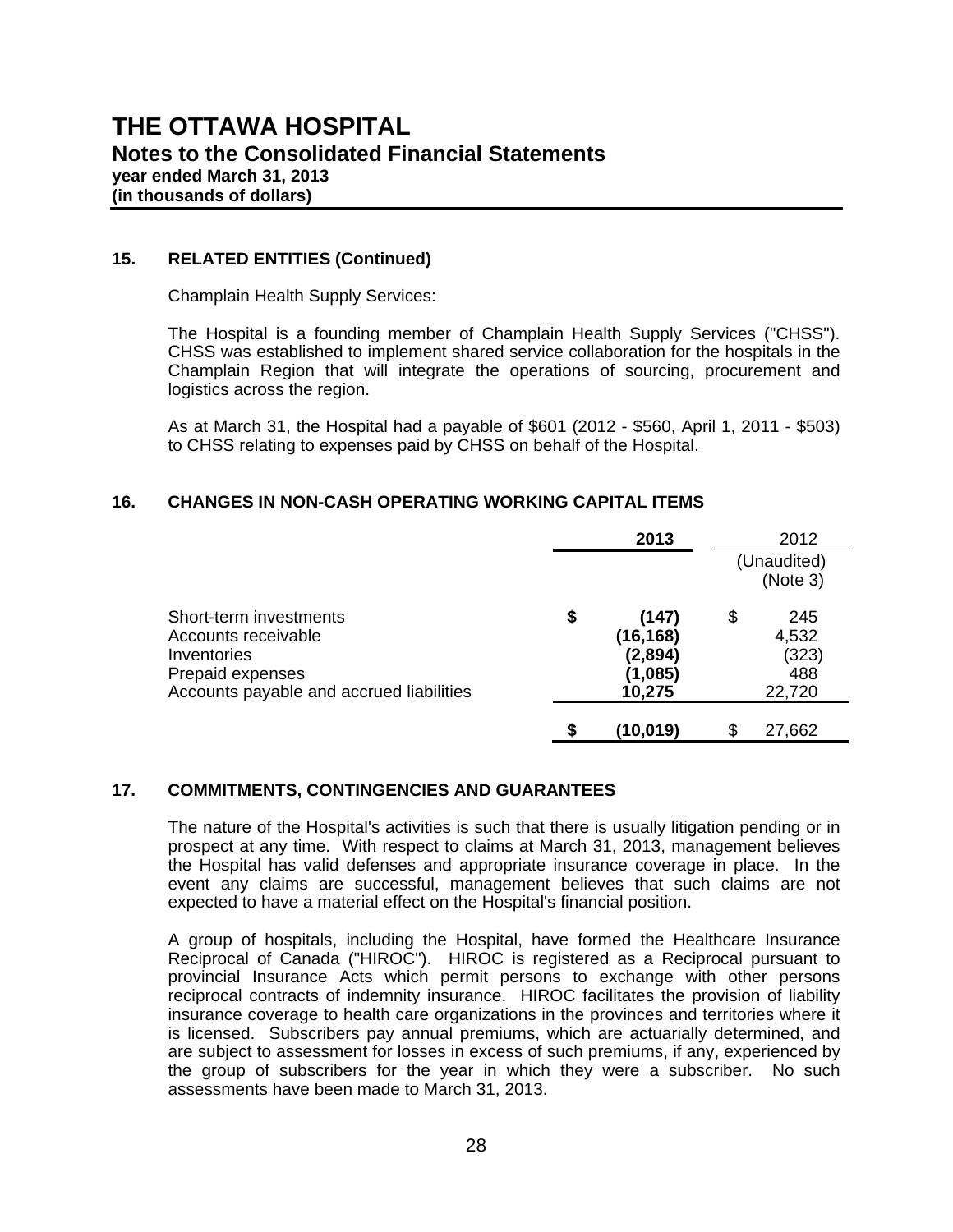# **17. COMMITMENTS, CONTINGENCIES AND GUARANTEES (Continued)**

At March 31, 2013, HFS had \$6,423 (March 31, 2012 - \$6,796, April 1, 2011 - \$8,917) outstanding on an available line of credit of \$7,851 (March 31, 2012 - \$9,806, April 1, 2011 - \$9,800), with the Hospital guaranteeing 48.1%. The guarantee continues until the loan, including accrued interest and fees, has been paid in full. In the event of any breach of covenants associated with this line of credit, the Hospital may be required to advance capital to HFS in accordance with its guarantee of the debt. At March 31, 2013, the Hospital's share of the potential debt repayment should HFS default on the line of credit is \$3,089 (March 31, 2012 - \$3,269, April 1, 2011 - \$4,289). As at the date of the audit report, there has been no such request by the debtor.

To the extent permitted by law the Hospital indemnifies present and former directors and officers against certain claims that may be made against them as a result of their service as directors or officers. The Hospital purchases directors' and officers' liability insurance that may be available in certain instances. The nature and likelihood of these arrangements preclude the Hospital from making a reasonable estimate of the maximum potential amount the Hospital could be required to pay to counterparties. The Hospital believes the likelihood that it will incur significant liability under these arrangements is remote and accordingly, no amount has been recorded in the consolidated financial statements for these guarantees.

At March 31, 2013, the Hospital has not recorded an environmental liability as the probability and the measurement of such costs are indeterminable at this time.

At March 31, 2013, letters of credit totaling \$1,335 (March 31, 2012 - \$1,335, April 1, 2011 - \$1,335) were issued primarily to governmental authorities to guarantee fulfillment of the Hospital's obligations with respect to the installation of road, water, sewer and drainage improvements on Hospital-owned land.

The Hospital has construction in progress recorded in capital assets of \$32,510 at March 31, 2013 (March 31, 2012 - \$18,953, April 1, 2011 - \$73,051). The cost to complete this construction is estimated at \$43,934 (March 31, 2012 - \$46,354, April 1, 2011 - \$28,064).

The Hospital has entered into an agreement to upgrade their laboratory systems and recorded in capital assets an amount of \$5,244 as of March 31, 2013 (March 31, 2012 - \$4,382, April 1, 2011 - \$2,727). The cost to complete the upgrade is estimated at \$420 (March 31, 2012 - \$1,281, April 1, 2011 - \$2,937).